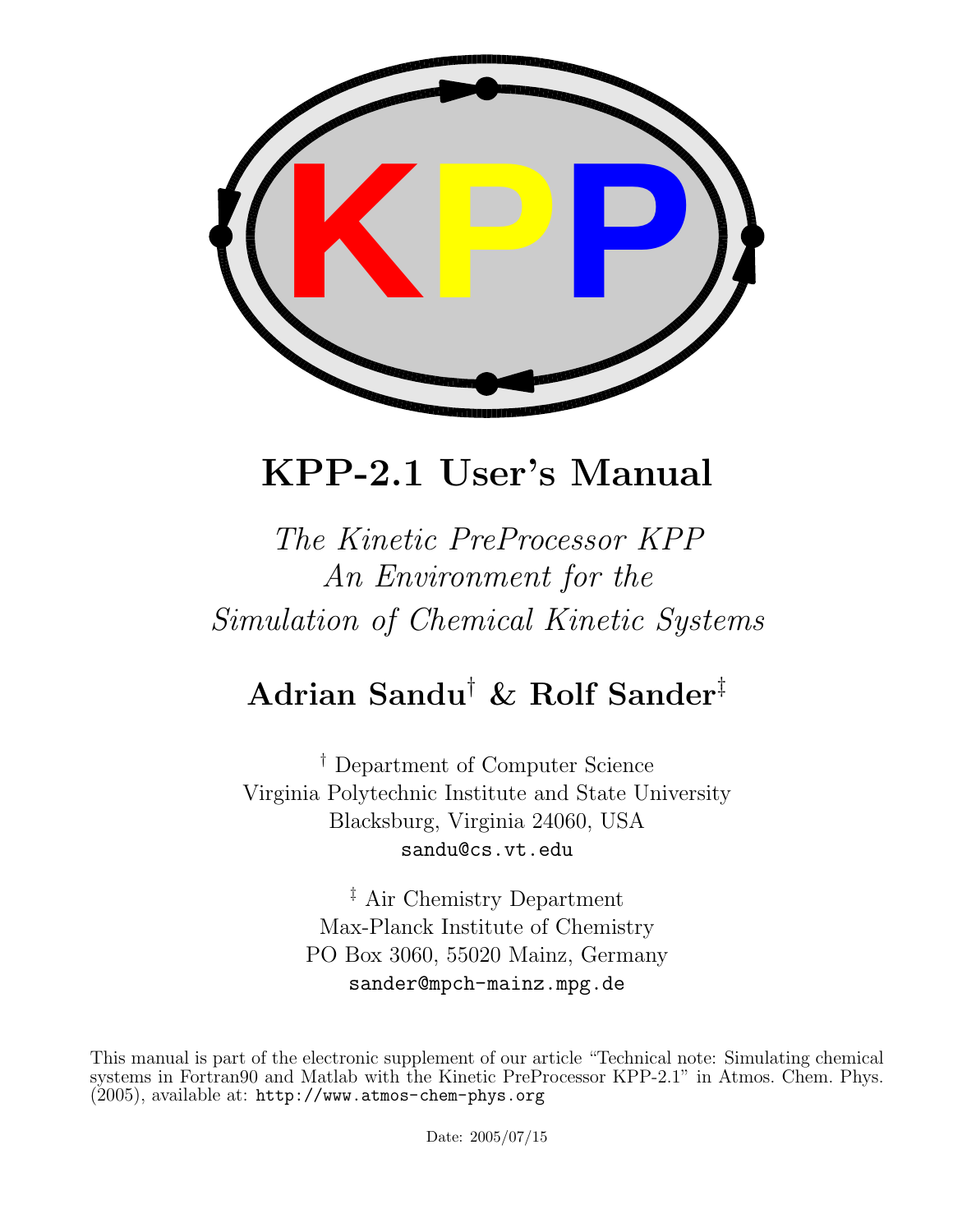# Contents

|   |               |           | Running KPP with an Example Strato-<br>spheric Mechanism                                                                                               |  |  |
|---|---------------|-----------|--------------------------------------------------------------------------------------------------------------------------------------------------------|--|--|
| 3 | Input for KPP |           |                                                                                                                                                        |  |  |
|   | 3.1           |           | KPP sections                                                                                                                                           |  |  |
|   |               | 3.1.1     | Atom definitions (#ATOMS)                                                                                                                              |  |  |
|   |               | 3.1.2     | Mass balance checking (#CHECK)                                                                                                                         |  |  |
|   |               | 3.1.3     | Species definitions (#DEFVAR and<br>#DEFFIX)<br>1.111                                                                                                  |  |  |
|   |               | 3.1.4     | Equations (#EQUATIONS) $\ldots$                                                                                                                        |  |  |
|   |               | $3.1.5\,$ | Initial values (#INITVALUES)                                                                                                                           |  |  |
|   |               | 3.1.6     | Output data selection (#LOOKAT and<br>#MONITOR)<br>$\mathbf{r}$                                                                                        |  |  |
|   |               | 3.1.7     | Lump species definitions $(\texttt{\#LUMP})$                                                                                                           |  |  |
|   |               | 3.1.8     | Redefining<br>species<br>definitions<br>(#SETVAR and #SETFIX)<br><b>Contractor</b>                                                                     |  |  |
|   |               | 3.1.9     | $Transport$ (#TRANSPORT) $\ldots \ldots$                                                                                                               |  |  |
|   | 3.2           |           | KPP commands                                                                                                                                           |  |  |
|   |               | 3.2.1     | Precision control (#DOUBLE)                                                                                                                            |  |  |
|   |               | 3.2.2     | Driver selection (#DRIVER)                                                                                                                             |  |  |
|   |               | 3.2.3     | Dummy indices (#DUMMYINDEX)                                                                                                                            |  |  |
|   |               | 3.2.4     | Generation<br>of equation tags<br>$(\texttt{\#EQNTAGS})$<br>$\sim$ $\sim$ $\sim$<br>$\mathcal{L}$ , and $\mathcal{L}$ , and $\mathcal{L}$<br>$\ddotsc$ |  |  |
|   |               | 3.2.5     | The function generation (#FUNCTION)                                                                                                                    |  |  |
|   |               | 3.2.6     | Generation of Hessian (#HESSIAN).                                                                                                                      |  |  |
|   |               | 3.2.7     | File include command (#INCLUDE)                                                                                                                        |  |  |
|   |               | 3.2.8     | Integrator selection (#INTEGRATOR<br>and #INTFILE)<br>and a straight and a                                                                             |  |  |
|   |               | 3.2.9     | The Jacobian (#JACOBIAN)                                                                                                                               |  |  |
|   |               | 3.2.10    | Target language selection<br>$(\texttt{\#LANGUAGE})$<br>.                                                                                              |  |  |
|   |               | 3.2.11    | $Mex$ files $(\texttt{HMEX}) \dots \dots \dots \dots$                                                                                                  |  |  |
|   |               |           | 3.2.12 Selcting a chemical model (#MODEL)                                                                                                              |  |  |
|   |               | 3.2.13    | Reordering (#REORDER)                                                                                                                                  |  |  |
|   |               | 3.2.14    | Stochastic simulation (#STOCHASTIC)                                                                                                                    |  |  |
|   |               |           | Stoichiometric Formulation<br>3.2.15 The<br>$(HSTOICMAT)$                                                                                              |  |  |
|   |               | 3.2.16    | Shorthand commands (#CHECKALL,<br>#LOOKATALL and #TRANSPORTALL)                                                                                        |  |  |
|   | 3.3           |           | Inlined code                                                                                                                                           |  |  |
|   |               | 3.3.1     | Inline type F90_DATA                                                                                                                                   |  |  |
|   |               | 3.3.2     | Inline type F90_GLOBAL                                                                                                                                 |  |  |

|   |         | 3.3.3  | Inline type $F90$ _INIT                                                  | 10     |
|---|---------|--------|--------------------------------------------------------------------------|--------|
|   |         | 3.3.4  | Inline type F90_RATES                                                    | $10\,$ |
|   |         | 3.3.5  | In line type $F90_RCONST$                                                | 10     |
|   |         | 3.3.6  | In line type $F90_UTTL \ldots \ldots \ldots$                             | 10     |
|   | 3.4     | cessor | Auxiliary files and the substitution prepro-                             | 10     |
| 4 |         |        | Output from KPP                                                          | 11     |
|   | 4.1     |        | The Fortrango Code $\dots \dots \dots$                                   | 11     |
|   |         | 4.1.1  | $ROOT_Main.f90$                                                          | 12     |
|   |         | 4.1.2  | ROOT_Model.f90                                                           | 13     |
|   |         | 4.1.3  | ROOT_Initialize.f90                                                      | 13     |
|   |         | 4.1.4  | ROOT_Integrator.f90                                                      | 13     |
|   |         | 4.1.5  | ROOT_Monitor.f90                                                         | 13     |
|   |         | 4.1.6  | ROOT_Precision.f90                                                       | 13     |
|   |         | 4.1.7  | ROOT_Rates.f90                                                           | 14     |
|   |         | 4.1.8  | ROOT_Parameters.f90                                                      | 14     |
|   |         | 4.1.9  | $\text{ROOT\_Global}.f90$                                                | 15     |
|   |         | 4.1.10 | $ROOT_F$ Function. $f90$                                                 | 15     |
|   |         | 4.1.11 | and<br>ROOT_Jacobian.f90<br>ROOT_JacobianSP.f90                          | 15     |
|   |         | 4.1.12 | ROOT_Hessian.f90<br>and<br>ROOT_HessianSP.f90                            | 16     |
|   |         | 4.1.13 | ROOT_LinearAlgebra.f90                                                   | 16     |
|   |         | 4.1.14 | ROOT_Stoichiom.f90<br>and<br>ROOT_StoichiomSP.f90                        | 17     |
|   |         | 4.1.15 | ROOT_Stochastic.f90                                                      | 18     |
|   |         | 4.1.16 | $ROOT_UUtil.f90$                                                         | 18     |
|   |         | 4.1.17 | ROOT_mex_Fun.f90,<br>and<br>ROOT_mex_Jac_SP.f90,<br>ROOT_mex_Hessian.f90 | 18     |
|   |         |        | 4.1.18 The Makefile                                                      | 18     |
|   | 4.2     |        | The C Code $\ldots \ldots \ldots \ldots \ldots \ldots$                   | 18     |
|   | 4.3     |        | The Fortran $77 \text{ Code} \dots \dots \dots \dots$                    | 19     |
|   | 4.4     |        | The Matlab Code                                                          | 19     |
|   | 4.5     |        | The map file $\dots \dots \dots \dots \dots \dots$                       | 20     |
| 5 |         |        | <b>KPP</b> Internal Structure                                            | 20     |
|   | 5.1     |        | KPP directory structure $\ldots \ldots \ldots$                           | $20\,$ |
|   | $5.2\,$ |        | KPP environment variables $\dots \dots$                                  | 21     |
|   | 5.3     |        | KPP internal modules $\dots \dots \dots \dots$                           | 21     |
|   |         | 5.3.1  | Scanner and Parser                                                       | 21     |
|   |         | 5.3.2  | Species reordering $\dots \dots \dots$                                   | 22     |
|   |         | 5.3.3  | Expression trees computation $\ldots$ .                                  | 22     |
|   |         | 5.3.4  | Code generation $\ldots \ldots \ldots$                                   | 22     |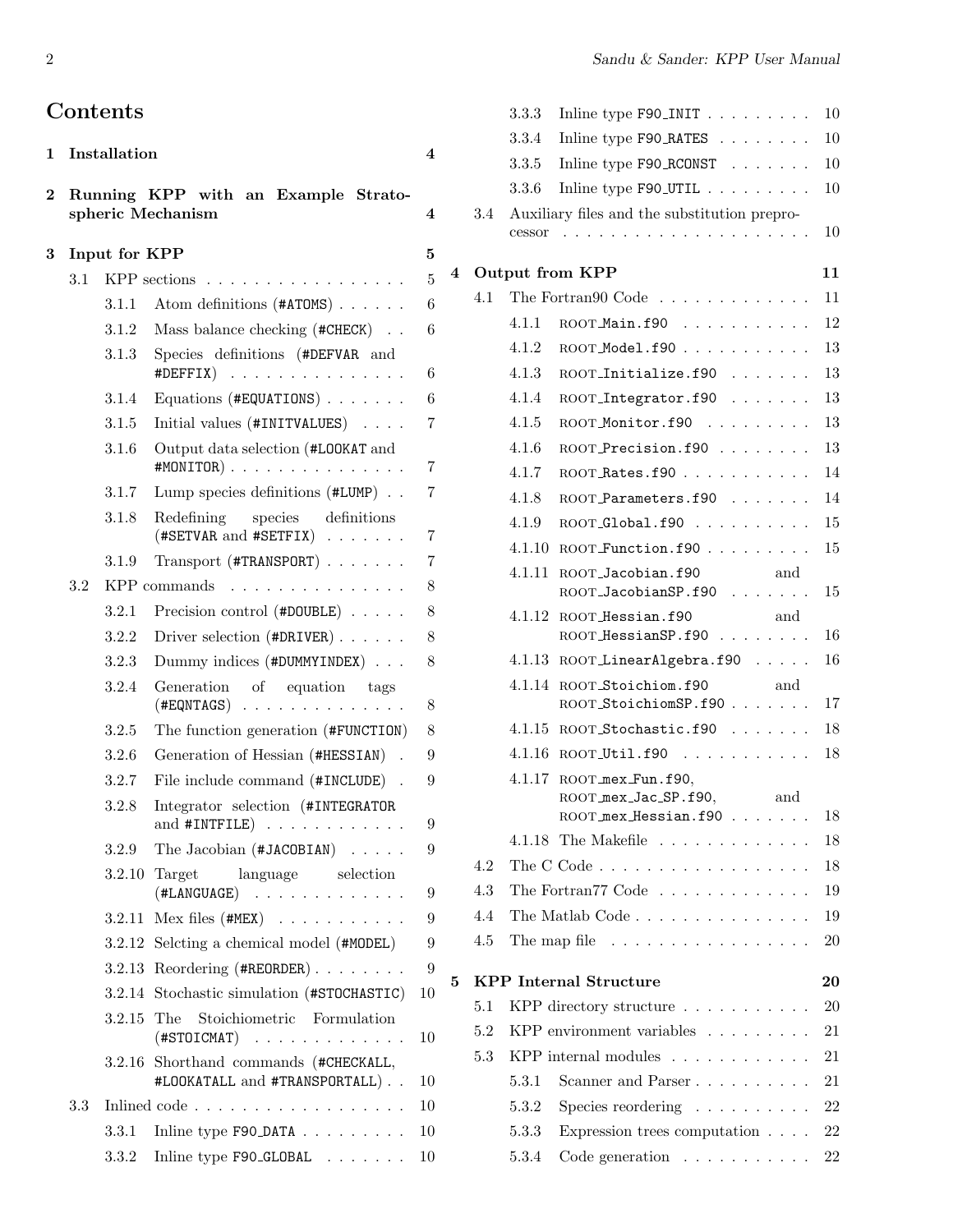| 6  | Numerical methods |          |                                                            | 22 |
|----|-------------------|----------|------------------------------------------------------------|----|
|    | 6.1               |          | Rosenbrock Methods $\ldots \ldots \ldots \ldots \ldots$ 23 |    |
|    |                   | 6.1.1    | Tangent Linear Model 23                                    |    |
|    |                   | 6.1.2    | The Discrete Adjoint $\ldots \ldots \ldots 24$             |    |
|    | 6.2               |          | Runge-Kutta methods $\ldots \ldots \ldots \ldots 24$       |    |
|    |                   | 6.2.1    | Tangent Linear Model 25                                    |    |
|    |                   | 6.2.2    | Discrete Adjoint Model $\ldots$ 25                         |    |
|    | 6.3               |          | Backward Differentiation Formulas 25                       |    |
| 7  |                   | Versions | Differences between KPP-2.1 and Previous                   | 26 |
|    | 7.1               |          | New features of KPP-2.1 $\dots \dots \dots$                | 26 |
|    | 7.2               |          | Upgrading KPP input files from previous                    | 26 |
| 8. |                   |          | Acknowledgements                                           | 27 |
|    |                   |          | A BNF Description of the KPP Language                      | 28 |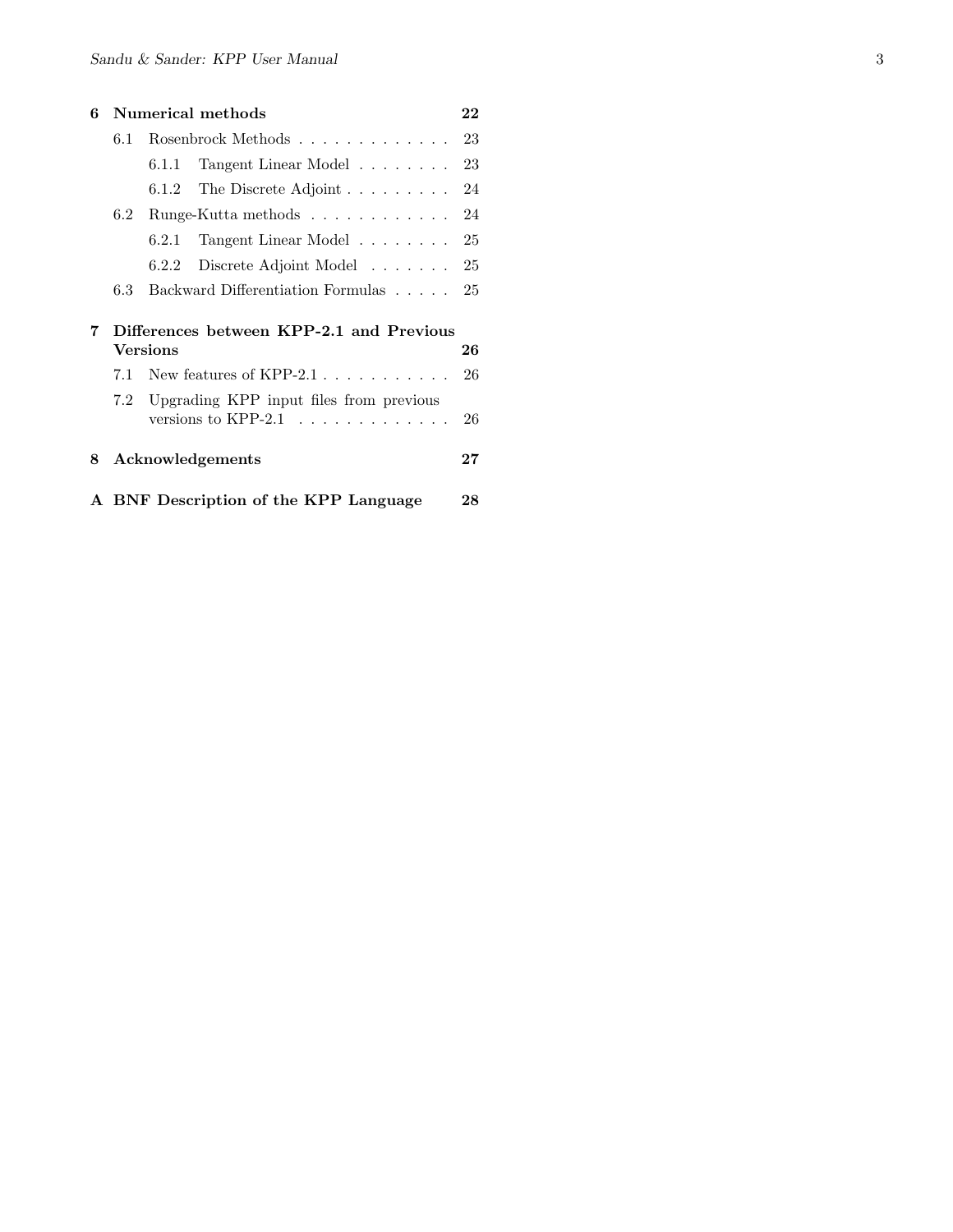# 1 Installation

This section can be skipped if KPP is already installed on your system. If you work under Linux, you can probably use the precompiled executable file that is in the bin directory of the distribution. Then you only have to define the \$KPP\_HOME environment variable.

1. Define the \$KPP\_HOME environment variable to point to the complete path where KPP is installed. Also, add the path of the KPP executable to the \$PATH environment variable. If, for example, KPP is installed in \$HOME/kpp, under the C shell you have to edit the file \$HOME/.cshrc and add:

setenv KPP\_HOME \$HOME/kpp setenv PATH \$PATH:\$KPP\_HOME/bin

If you use the bash shell, edit \$HOME/.bashrc and add:

```
export KPP_HOME=$HOME/kpp
export PATH=$PATH:$KPP_HOME/bin
```
After editing .cshrc or .bashrc, start a new shell to make sure these changes are in effect.

- 2. Make sure that sed is installed on your machine. Type "which sed" to test this.
- 3. Make sure that yacc is installed on your machine. Type "which yacc" to test this.
- 4. Make sure that the lexical analizer flex is installed on your machine. Type "flex --version" to test this. Note down the exact path name where the flex library is installed. The library is called: libfl.a or libfl.sh.
- 5. Change to the KPP directory:

cd \$KPP\_HOME

6. To clean the KPP installation, delete the KPP object files and all the examples with:

make clean

To delete the KPP executable as well, type:

make distclean

- 7. Edit Makefile.defs and follow the instructions included to specify the compiler, the location of the flex library, etc.
- 8. Create the kpp executable with:

2 Running KPP with an Example Stratospheric Mechanism

Here we consider as an example a very simple Chapmanlike mechanism for stratospheric chemistry:

$$
O_2 \stackrel{h\nu}{\rightarrow} 2O \tag{1}
$$

$$
O + O_2 \rightarrow O_3 \tag{2}
$$

 $\mathcal{O}_3 \stackrel{h\nu}{\rightarrow} \mathcal{O} + \mathcal{O}_2$  (3)

$$
O + O_3 \rightarrow 2O_2 \tag{4}
$$

$$
O_3 \stackrel{h\nu}{\rightarrow} O(^1D) + O_2 \tag{5}
$$

$$
O(^{1}D) + M \rightarrow O + M
$$
 (6)  

$$
O(^{1}D) + O_{3} \rightarrow 2O_{2}
$$
 (7)

$$
NO + O_3 \rightarrow NO_2 + O_2 \tag{8}
$$

$$
NO_2 + O \rightarrow NO + O_2 \tag{9}
$$

 $NO_2 \stackrel{h\nu}{\rightarrow} NO + O$  (10)

We use the mechanism with the purpose of illustrating the KPP capabilities. However, the software tools are general and can be applied to virtually any kinetic mechanism.

We focus on Fortran90. Particularities of the C, Fortran77, and Matlab languages are discussed in Sections 4.2, 4.3, 4.4, respectively.

The KPP input files (with suffix .kpp) specify the model, the target language, the precision, the integrator and the driver, etc. The file name (without the suffix .kpp) serves as the root name for the simulation. In this paper we will refer to this name as ROOT. Since the root name will be incorporated into Fortran90 module names, it can only contain valid Fortran90 characters, i.e. letters, numbers, and the underscore. To specify a KPP model, write a ROOT.kpp file with the following lines:

| #MODEL                 | small_strato         |
|------------------------|----------------------|
| #LANGUAGE              | Fortran90            |
| #DOUBLE                | ΩN                   |
| #INTEGRATOR rosenbrock |                      |
|                        |                      |
| #DR.TVER               | general              |
| #JACOBIAN              | <b>SPARSE LU ROW</b> |
| #HESSIAN               | NΩ                   |
| #STOICMAT              | NΠ                   |

The target language Fortran90 (i.e. the language of the code generated by KPP) is selected with the command:

#### #LANGUAGE Fortran90

Here, we have chosen Fortran90. See Sect. 3.2.10 for other options.

The data type of the generated model can be switched between single/double precision with the command #DOUBLE. The #INTEGRATOR command selects a specific numerical

make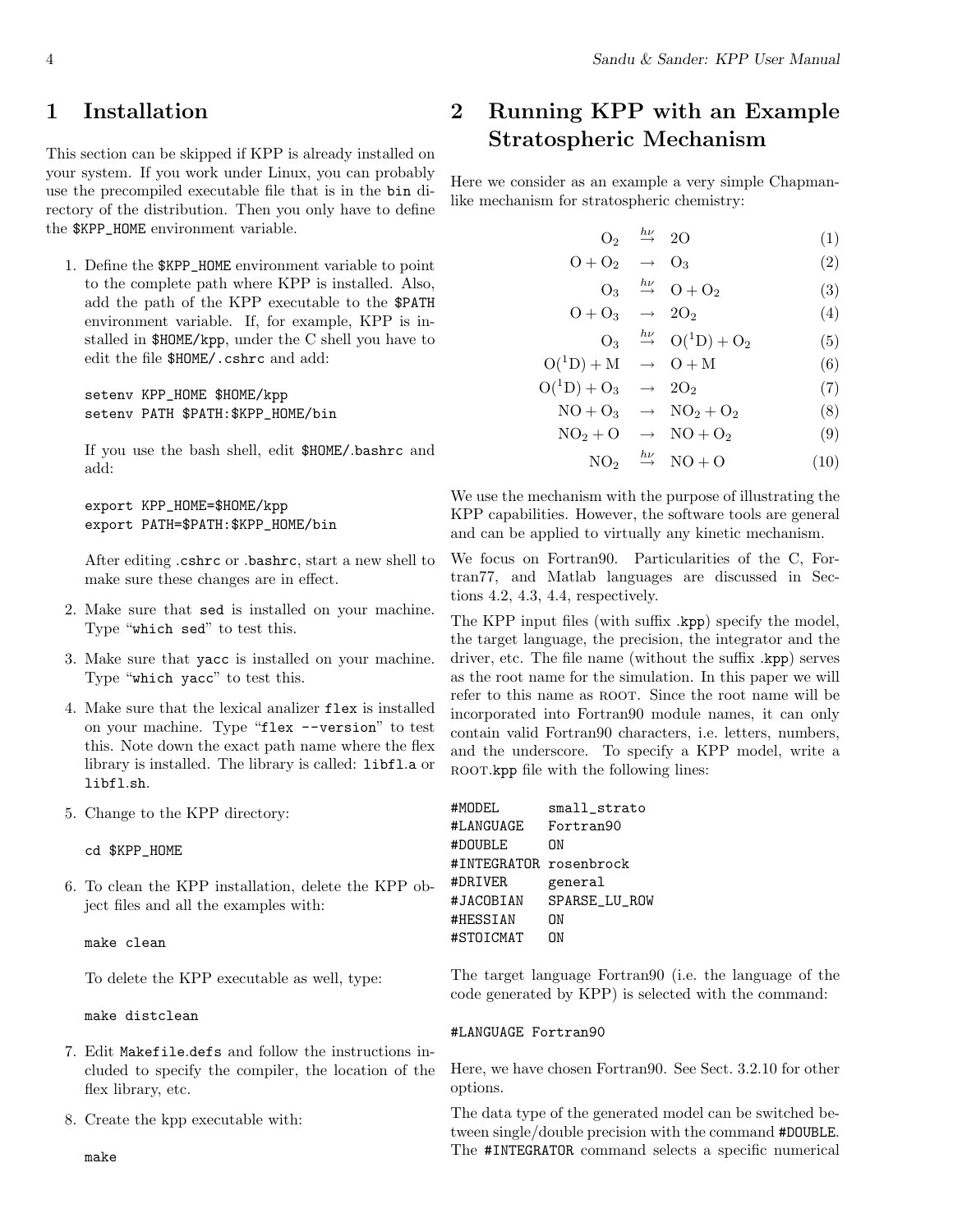integration routine (from the templates provided by KPP or implemented by the user) and the #DRIVER command selects a specific main program. The #MODEL command selects a specific kinetic mechanism. In our example the model definition file small\_strato.def includes the species and the equation files,

#INCLUDE small\_strato.spc #INCLUDE small\_strato.eqn

The species file lists all the species in the model. Some of them are variable (defined with #DEFVAR), meaning that their concentrations change according to the law of mass action kinetics. Others are fixed (defined with #DEFFIX), with the concentrations determined by physical and not chemical factors. For each species its atomic composition is given (unless the user chooses to ignore it). The atom file lists the periodic table of elements in an #ATOM section. The equation file contains the description of the equations in an #EQUATIONS section.

#### #INCLUDE atoms

#DEFVAR  $0 = 0;$  $01D = 0;$  $03 = 0 + 0 + 0;$  $NO = N + O;$  $NO2 = N + O + O;$ #DEFFIX  $M = IGNORE;$  $02 = 0 + 0$ ;

The chemical kinetic mechanism is specified in the KPP language in the file small\_strato.eqn. Each reaction is described as "the sum of reactants equals the sum of products" and is followed by its rate coefficient. SUN is the normalized sunlight intensity, equal to one at noon and zero at night.

```
#EQUATIONS { Stratospheric Mechanism }
```

```
\langle R1 > 02 + hv = 20 : 2.643E-10*SUM;\langle R2 \rangle 0 + 02 = 03 : 8.018E-17;
\langle R3 \rangle 03 + hv = 0 + 02 : 6.120E-04*SUN;
<R4> 0 + 03 = 202 : 1.576E-15;
<R5> O3 + hv = O1D + O2 : 1.070E-03*SUN;
R6 > 01D + M = 0 + M : 7.110E-11;\langle R7 \rangle 01D + 03 = 202 : 1.200E-10;
<R8> NO + O3 = NO2 + O2 : 6.062E-15;
R9> NO2 + 0 = NO + 02 : 1.069E-11;
\langle R10 \rangle NO2 + hv = NO + 0 : 1.289E-02*SUN;
```
To run the model, type:

kpp small\_strato.kpp

Next, compile and run the Fortran90 code:

```
make -fMakefile_small_strato
./small_strato.exe
```
# 3 Input for KPP

KPP basically handles two types of files: Kinetic description files and auxiliary files. Kinetic description files are in KPP syntax and described in the following sections. Auxiliary files are described in Sect. 3.4. KPP kinetic description files specify the chemical equations, the initial values of each of the species involved, the integration parameters, and many other options. The KPP preprocessor parses the kinetic description files and generates several output files. Files that are written in KPP syntax have one of the suffixes .kpp, .spc, .eqn, or .def. An exception is the file atoms, which has no suffix.

The following general rules define the structure of a kinetic description file:

- A KPP program is composed of KPP sections, KPP commands and inlined code. Their syntax is presented in the appendix.
- Comments are either enclosed between the curly braces "{" and "}", or written in a line starting with two slashes "//".
- Any name given by the user to denote an atom or a species is restricted to be less than 32 character in length and can only contain letters, numbers, or the underscore character. The first character cannot be a number. All names are case insensitive.

The kinetic description files contain a detailed specification of the chemical model, information about the integration method and the desired type of results. KPP accepts only one of these files as input, but using the #INCLUDE command, code from separate files cn be combined. The include files can be nested up to 10 levels. KPP will parse these files as if they were a single big file. By carefully splitting the chemical description, KPP can be configured for a broad range of users. In this way the users can have direct access to that part of the model that they are interested in, and all the other details can be hidden inside several include files. Often, a file with atom definitions is included first, then species definitions, and finally the equations of the chemical mechanism.

### 3.1 KPP sections

A # sign at the beginning of a line followed by a section name starts a new KPP section. Then a list of items separated by semicolons follows. A section ends when another KPP section or command occurs, i.e. when another # sign occurs at the beginning of a line. The syntax of an item definition is different for each particular section. Table 1 shows all the sections defined in the KPP language. Each of them will be described separately in the following subsections.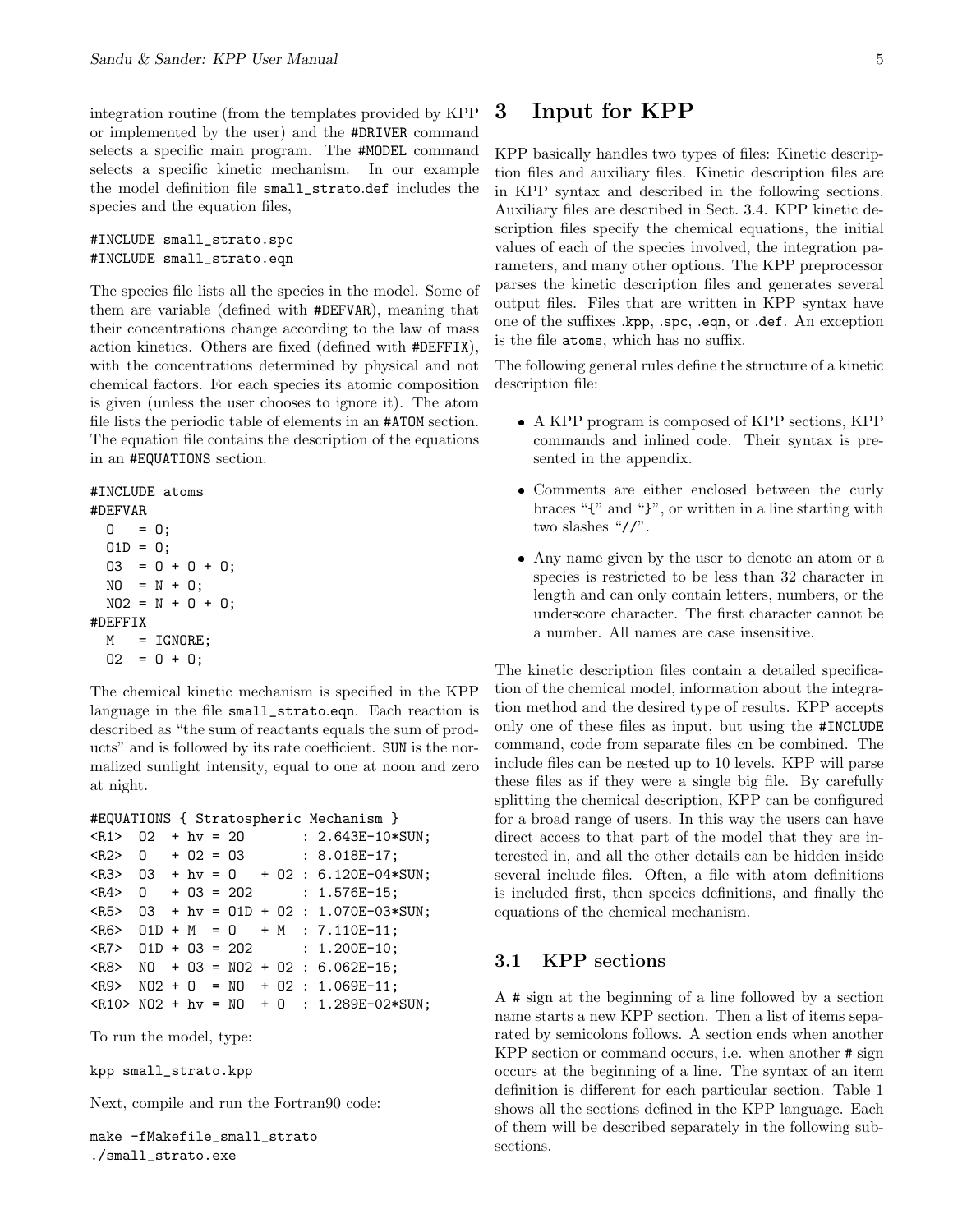| Table 1: KPP sections |
|-----------------------|
| see Sect.             |
| 3.1.1                 |
| 3.1.2                 |
| 3.1.3                 |
| 3.1.3                 |
| 3.1.4                 |
| 3.1.5                 |
| 3.1.6                 |
| 3.1.7                 |
| 3.1.6                 |
| 3.1.8                 |
| 3.1.8                 |
| 3.1.9                 |
|                       |

#### 3.1.1 Atom definitions (#ATOMS)

The atoms that will be further used to specify the components of a species must be declared in an #ATOMS section, e.g.:

#ATOMS N; O; Na; Br;

Usually, the names of the atoms are the ones specified in the periodic table of elements. For this table there is a predefined file containing all definitions that can be used by the command:

#### #INCLUDE atoms

This should be the first line in a KPP input file, because it allows to use any atom in the periodic table of elements throughout the kinetic description file.

#### 3.1.2 Mass balance checking (#CHECK)

KPP is able to do a mass balance checking for all equations. Some chemical equations are not balanced for all atoms, and this might still be correct from a chemical point of view. To accommodate for this, KPP can perform mass balance checking only for the list of atoms specified in the #CHECK section, e.g.:

#CHECK N; C; O;

The balance checking for all atoms can be enabled by using the #CHECKALL command. Without #CHECK or #CHECKALL, no checking is performed. The IGNORE atom can also be used to control mass balance checking.

#### 3.1.3 Species definitions (#DEFVAR and #DEFFIX)

There are two ways to declare new species together with their atom composition: #DEFVAR and #DEFFIX. These sections define all the species that will be used in the chemical mechanism. Species can be variable or fixed. The type is implicitly specified by defining the species in the appropriate sections. A species can be considered fixed if its concentration does not vary too much. The variable species are medium or short lived species and their concentrations vary in time. This division of species into different categories is helpful for integrators that benefit from treating them differently.

For each species the user has to declare the atom composition. This information is used for mass balance checking. If the species is a lumped species without an exact composition, it can be ignored. To do this one can declare the predefined atom IGNORE as being part of the species composition. Examples for these sections are:

```
#DEFVAR
```

```
NO2 = N + 20;CH3OOH = C + 4H + 20;HSO4m = IGNORE;RCHO = IGNORE;
#DEFFIX
  CO2 = C + 20;
```
#### 3.1.4 Equations (#EQUATIONS)

The chemical mechanism is specified in the #EQUATIONS section. Each equation is written in the natural way in which a chemist would write it, e.g.:

#### #EQUATIONS

```
NO2 + hv = NO + O : O.533 * SUM;OH + NO2 = HNO3 : k_3rd(temp,cair,2.E-30,3.,2.5E-11,0.,0.6);
```
Only the names of already defined species can be used. The rate coefficient has to be placed at the end of each equation, separated by a colon. The rate coefficient does not necessarily need to be a numerical value. Instead, it can be a valid expression in the target language. If there are several #EQUATIONS sections in the input, their contents will be concatenated.

A minus sign in an equation shows that a secies is consumed in a reaction but it does not affect the reaction rate. For example, the oxidation of methane can be written as:

 $CH4 + OH = CH3O0 + H2O - O2 : k_CCH4_OH;$ 

Often, the stoichiometric factors are integers. However, it is also possible to have non-integer yields, which is very useful to parameterize organic reactions that branch into several side reactions: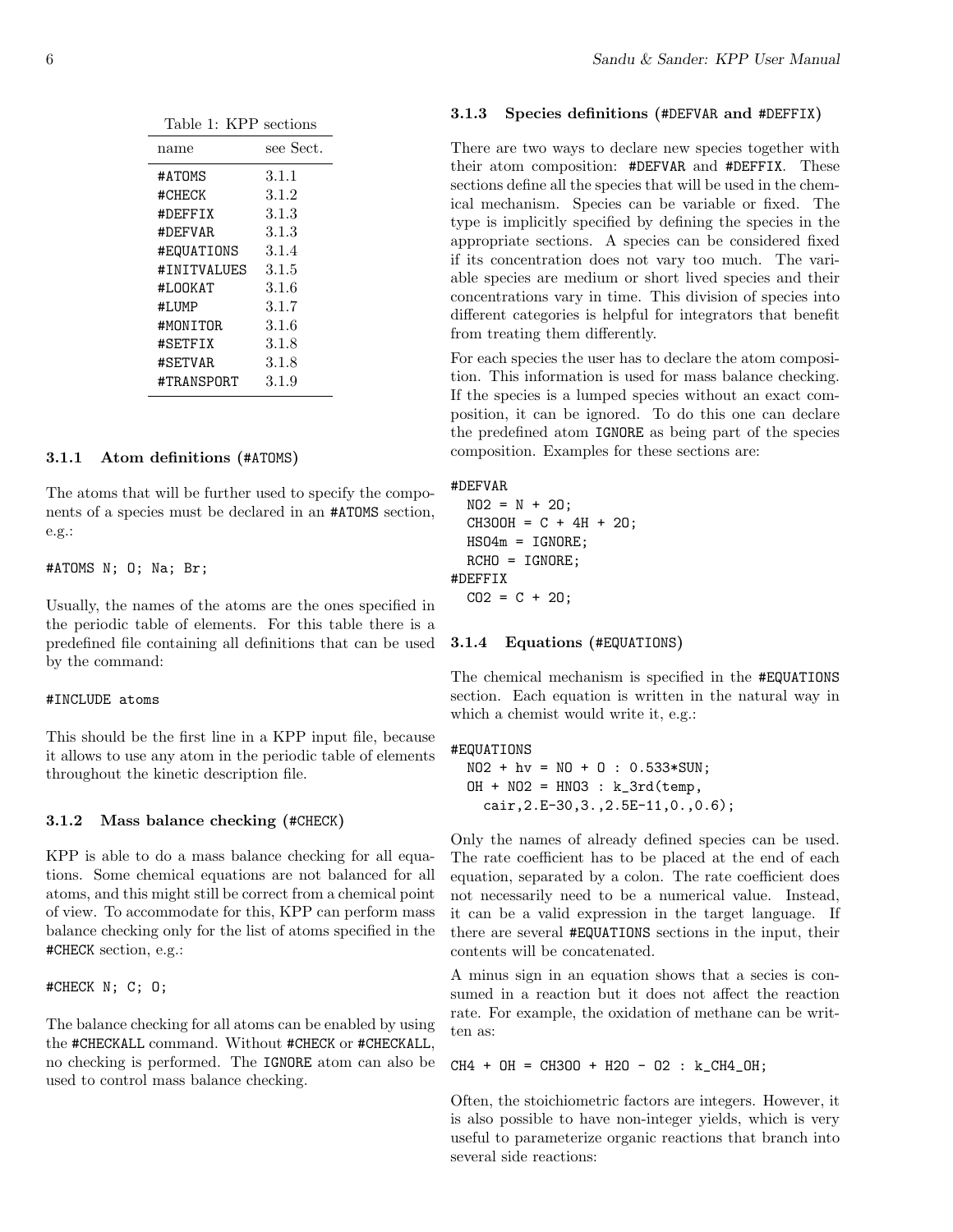CH4 + O1D = .75 CH3O2 + .75 OH + .25 HCHO + .4 H + .05 H2 : k\_CH4\_O1D;

One restriction is that the list of products must not be empty. If you have such a reaction (e.g. the dry deposition of atmospheric species to the surface), you can define a DUMMY species as the product:

 $03 = DUMMY : v_d_03;$ 

The same equation must not occur twice in the #EQUATIONS section. For example, you may have both the gas-phase reaction of  $N_2O_5$  with water in your mechanism and also the heterogeneous reaction on aerosols:

```
N205 + H20 = 2 HNO3 : k_{gas};
N2O5 + H2O = 2 HNO3 : k_aerosol;
```
These reactions must be merged by adding the rate coefficients:

N2O5 + H2O = 2 HNO3 : k\_gas+k\_aerosol;

#### 3.1.5 Initial values (#INITVALUES)

The initial concentration values for all species can be defined in the #INITVALUES section, e.g.:

```
#INITVALUES
 CFACTOR = 2.5E19;
  NO2 = 1.4E-9;CO2 = MyCO2Func();
  ALL\_SPEC = 0.0;
```
If no value is specified for a particular species, the default value zero is used. One can set the default values using the generic species names: VAR\_SPEC, FIX\_SPEC, and ALL\_ SPEC. In order to use coherent units for concentration and rate coefficients, it is sometimes necessary to multiply each value by a constant factor. This factor can be set by using the generic name CFACTOR. Each of the initial values will be multiplied by this factor before being used. If CFACTOR is omitted, it defaults to one.

The information gathered in this section is used to generate the Initialize subroutine (see Sect. 4.1.3). In more complex 3D models, the initial values are usually taken from some input files or some global data structures. In this case, #INITVALUES may not be needed.

#### 3.1.6 Output data selection (#LOOKAT and #MONITOR)

There are two sections in this category: #LOOKAT and #MONITOR.

The #LOOKAT section instructs the preprocessor what are the species for which the evolution of the concentration,

should be saved in a data file. By default, if no #LOOKAT section is present, all the species are saved. If an atom is specified in the #LOOKAT list then the total mass of the particular atom is reported. This allows to check how the mass of a specific atom was conserved by the integration method. The #LOOKATALL command can be used to specify all the species. Output of #LOOKAT can be directed to the file ROOT.dat using the utility subroutines described in Sect. 4.1.16.

The #MONITOR section defines a different list of species and atoms. This list is used by the driver to display the concentration of the elements in the list during the integration. This may give us a feedback of the evolution in time of the selected species during the integration. The syntax is similar to the #LOOKAT section. With the driver general, output of #MONITOR goes to the screen (STDOUT). The order of the output is: first variable species, then fixes species, finally atoms. It is not the order in the #MONITOR command.

Examples for these sections are:

#LOOKAT NO2; CO2; O3; N; #MONITOR O3; N;

#### 3.1.7 Lump species definitions (#LUMP)

To reduce the stiffness of some models, various lumping of species may be defined in the #LUMP section. The example below shows how the concentration of  $NO<sub>2</sub>$  can be replaced by the sum of concentrations for  $NO<sub>2</sub>$  and  $NO<sub>2</sub>$ which is considered to be a single variable. At the end of the integration, the concentration of  $NO<sub>2</sub>$  is computed by substraction from the lumped variable.

#LUMP NO2 + NO : NO2

#### 3.1.8 Redefining species definitions (#SETVAR and #SETFIX)

The commands #SETVAR and #SETFIX change the type of an already defined species. Then, depending on the integration method, one may or may not use the initial classification, or can easily move one species from one category to another. The use of the generic species VAR\_SPEC, FIX\_SPEC, and ALL\_SPEC is also allowed. Examples for these sections are:

#SETVAR ALL\_SPEC; #SETFIX H2O; CO2;

#### 3.1.9 Transport (#TRANSPORT)

The #TRANSPORT section is only used for transport chemistry models. It specifies the list of species that needs to be included in the transport model, e.g.: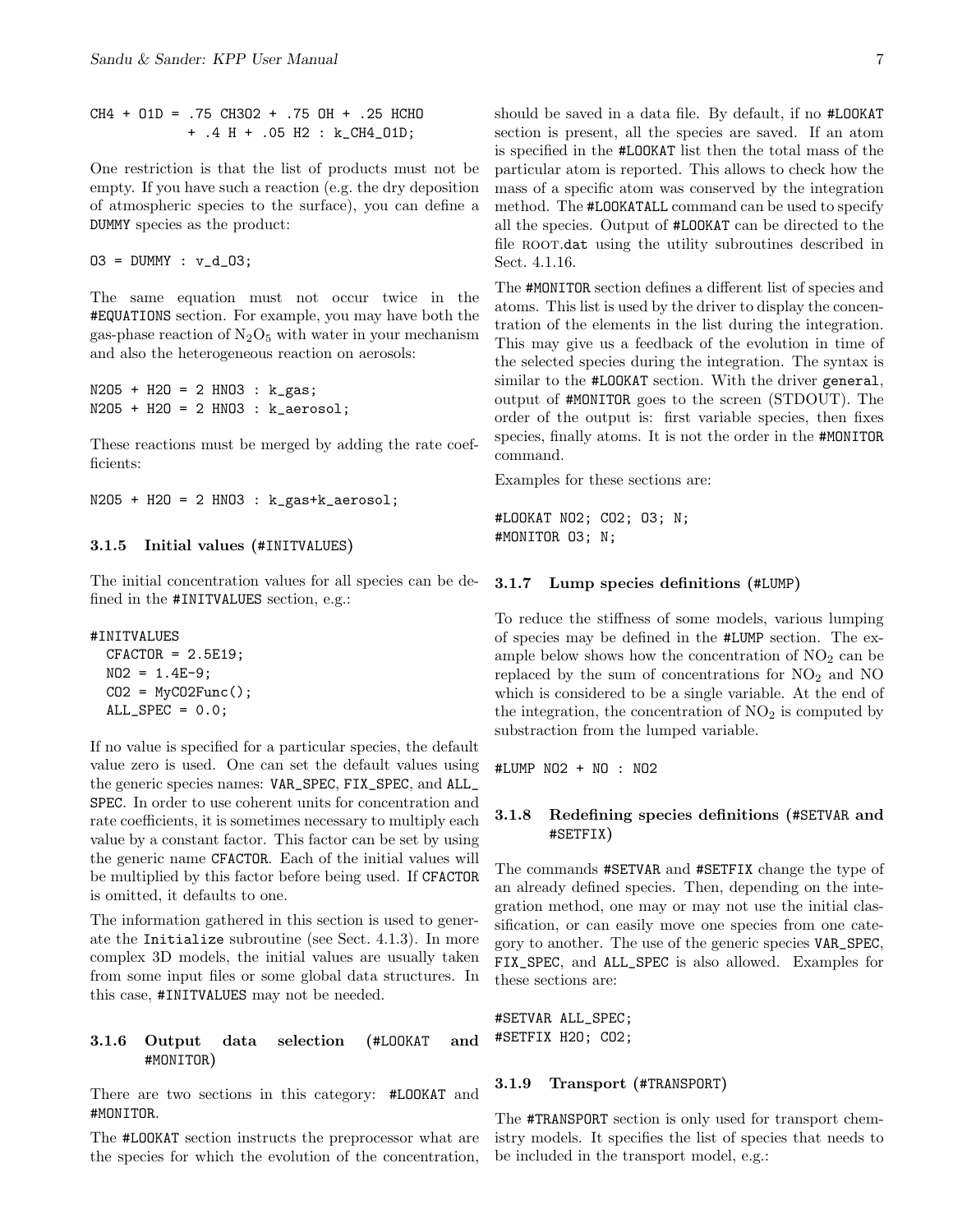| Table 2: KPP commands |           |
|-----------------------|-----------|
| name                  | see Sect. |
| #CHECKALL             | 3.2.16    |
| #DOUBLE               | 3.2.1     |
| #DR.TVER              | 3.2.2     |
| #DUMMYINDEX           | 3.2.3     |
| #EQNTAGS              | 3.2.4     |
| #FUNCTION             | 3.2.5     |
| #HESSIAN              | 3.2.6     |
| #INCLUDE              | 3.2.7     |
| #INTEGRATOR           | 3.2.8     |
| #INTFILE              | 3.2.8     |
| #JACOBIAN             | 3.2.9     |
| #LANGUAGE             | 3.2.10    |
| #I.OOKATALI.          | 3.2.16    |
| #MEX                  | 3.2.11    |
| #MODEI.               | 3.2.12    |
| #REORDER              | 3.2.13    |
| #STOCHASTIC           | 3.2.14    |
| #STOICMAT             | 3.2.15    |
| #TRANSPORTALL         | - 3.2.16  |

#TRANSPORT NO2; CO2; O3; N;

One may use a more complex chemical model from which only a couple of species are considered for the transport calculations. The #TRANSPORTALL command is also available as a shorthand for specifying that all the species used in the chemical model have to be included in the transport calculations.

#### 3.2 KPP commands

A command begins on a new line with a # sign, followed by a command name and one or more parameters. A summary of the commands available in KPP is shown in Table 2. Details about each command are given in the following subsections.

#### 3.2.1 Precision control (#DOUBLE)

The #DOUBLE command selects single or double precision arithmetique. ON (the default) means use double precision, OFF means use single precision (see Sect. 4.1.6).

#### 3.2.2 Driver selection (#DRIVER)

The #DRIVER command selects the driver, i.e., the file from which the main function is to be taken. The parameter is a file name, without suffix. The appropriate suffix (.f90, .f, .c, or .m) is automatically appended.

Normally, KPP tries to find the selected driver file in the directory \$KPP\_HOME/drv/. However, if the supplied file name contains a slash, it is assumed to be absolute. To access a driver in the current directory, the prefix "./" can be used, e.g.:

#### #DRIVER ./mydriver

It is possible to choose the empty dummy driver none, if the user wants to include the KPP generated modules into a larger model (e.g. a general circulation or a chemical transport model) instead of creating a stand-alone version of the chemical integrator. The driver none is also selected when the #DRIVER command is missing. If the #DRIVER command occurs twice, the second replaces the first.

#### 3.2.3 Dummy indices (#DUMMYINDEX)

It is possible to declare species in the #SPECIES section that are not used in the #EQUATIONS section. If your model needs to check at run-time if a certain species is included in the current mechanism, you can set #DUMMYINDEX to ON. Then, KPP will set the indices  $ind\_spc$  to zero for all species that do not occur in any reaction. With #DUMMYINDEX OFF (the default), those ind\_spc are undefined variables. For example, if you frequently switch between mechanisms with and without sulfuric acid, you can use this code:

```
IF (ind_H2SO4=0) THEN
  PRINT *, 'no H2SO4 in current mechanism'
ELSE
  PRINT *, 'c(H2S04) = ', C(ind_H2S04)ENDIF
```
#### 3.2.4 Generation of equation tags (#EQNTAGS)

Each reaction in the #EQUATIONS section may start with an equation tag which is enclosed in angle brackets, e.g.:

<J1> NO2 + hv = NO + O : 0.533\*SUN;

With #EQNTAGS set to ON, this equation tag can be used to refer to a specific equation, as described in Sect. 4.1.5. The default for #EQNTAGS is OFF.

#### 3.2.5 The function generation (#FUNCTION)

The #FUNCTION command controls which functions are generated to compute the production/destruction terms for variable species. AGGREGATE generates one function that computes the normal derivatives. SPLIT generates two functions for the derivatives in production and destruction forms.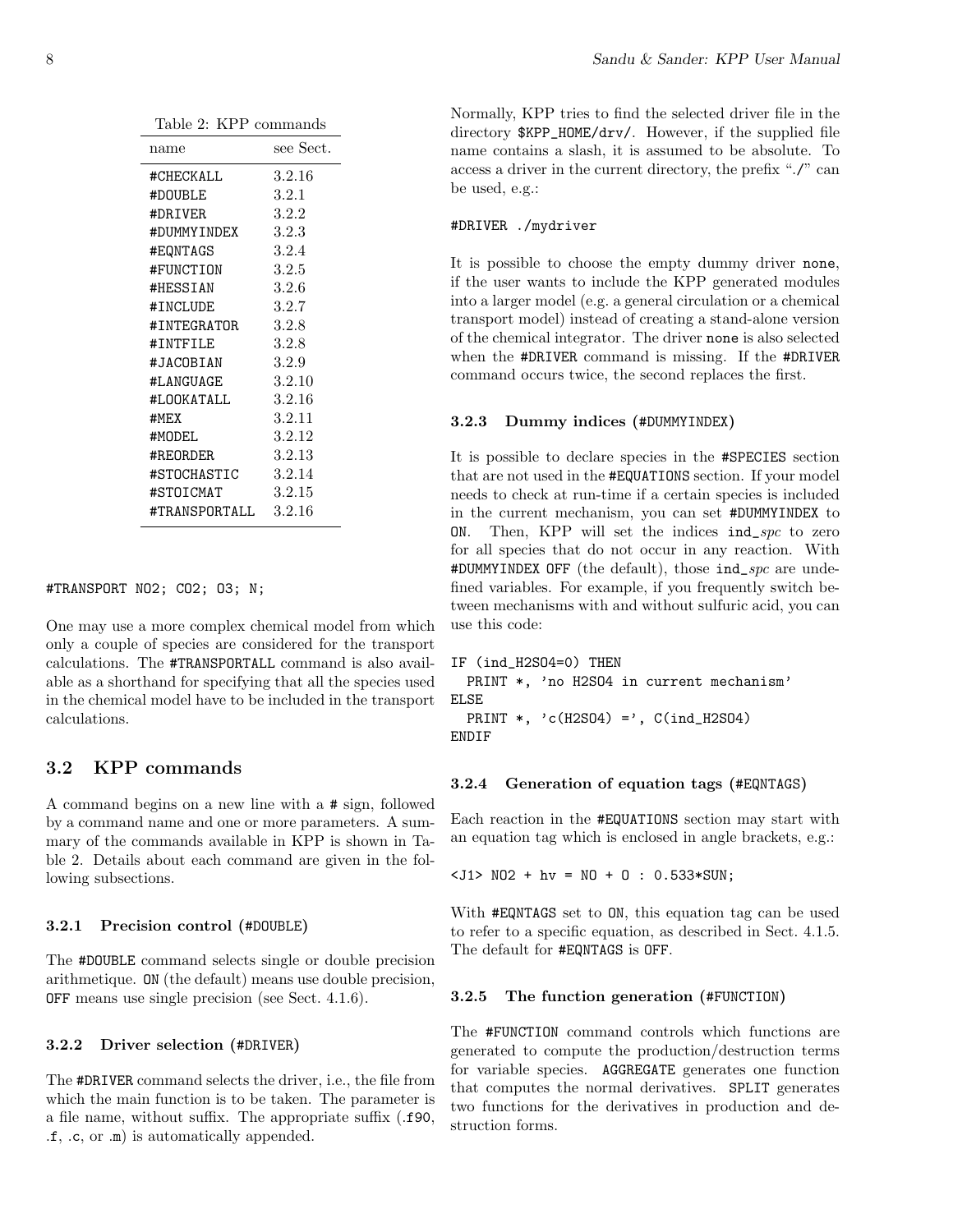#### 3.2.6 Generation of Hessian (#HESSIAN)

The option ON (the default) of the #HESSIAN command turns the Hessian generation on (see Sect. 4.1.12). With OFF it is switched off.

#### 3.2.7 File include command (#INCLUDE)

The #INCLUDE command instructs KPP to look for the file specified as a parameter and parse the content of this file before proceeding to the next line. This allows the atoms definition, the species definition and even the equation definition to be shared between several models. Moreover this allows for custom configuration of KPP to accommodate various classes of users. Include files can be either in one of the KPP directories or in the current directory.

#### 3.2.8 Integrator selection (#INTEGRATOR and #INTFILE)

The #INTEGRATOR command selects the integrator definition file. The parameter is the file name of an integrator, without suffix. The effect of:

#INTEGRATOR integrator

is similar to:

#### #INCLUDE \$KPP\_HOME/int/integrator.def

The integrator definition file selects an integrator file with #INTFILE and also defines some suitable options for it. The #INTFILE command selects the file that contains the integrator routine. This command allows the use of different integration techniques on the same model. The parameter of the command is a file name, without suffix. The appropriate suffix (.f90, .f, .c, or .m) is appended and the result selects the file from which the integrator is taken. This file will be copied into the code file in the appropriate place. All integrators have to conform to the same specific calling sequence. Normally, KPP tries to find the selected integrator file in the directory \$KPP\_HOME/int/. However, if the supplied file name contains a slash, it is assumed to be absolute. To access an integrator in the current directory, the prefix "./" can be used, e.g.:

#### #INTEGRATOR ./mydeffile #INTFILE ./myintegrator

If the #INTEGRATOR command occurs twice, the second replaces the first.

#### 3.2.9 The Jacobian (#JACOBIAN)

The #JACOBIAN command controls which functions are generated to compute the Jacobian. The option OFF inhibits the generation of the Jacobian routine. The option FULL generates the Jacobian as a square (NVAR×NVAR) matrix. It should be used if the integrator needs the whole

Jacobians. The options SPARSE\_ROW and SPARSE\_LU\_ROW (the default) both generate the Jacobian in sparse (compressed on rows) format. They should be used if the integrator needs the whole Jacobian, but in a sparse form. The format used is compressed on rows. With SPARSE\_LU\_ROW, KPP extends the number of nonzeros to account for the fill-in due to the LU decomposition.

#### 3.2.10 Target language selection (#LANGUAGE)

The #LANGUAGE command selects the target language in which the code file is to be generated. Available options are Fortran90, Fortran77, C, or Matlab.

#### 3.2.11 Mex files (#MEX)

Mex is a matlab extension that allows to call functions written in Fortran and C directly from within the Matlab environment. KPP generates the mex interface routines for the ODE function, Jacobian, and Hessian, for the target languages C, Fortran77, and Fortran90. The default is ON. With OFF, no Mex files are generated.

#### 3.2.12 Selcting a chemical model (#MODEL)

The chemical model contains the description of the atoms, species, and chemical equations. It also contains default initial values for the species and default options including the best integrator for the model. In the simplest case, the main kinetic description file, i.e. the one passed as parameter to KPP, can contain just a single line selecting the model. KPP tries to find a file with the name of the model and the suffix .def in the \$KPP\_HOME/models subdirectory. This file is then parsed. The content of the model definition file is written in the KPP language. The model definition file points to a species file and an equation file. The species file includes further the atom definition file. All default values regarding the model are automatically selected. For convenience, the best integrator and driver for the given model are also automatically selected.

The #MODEL command is optional, and intended for using a predefined model. Users who supply their own reaction mechanism do not need it.

#### 3.2.13 Reordering (#REORDER)

Reordering of the species is performed in order to minimize the fill-in during the LU factorization, and therefore preserve the sparsity structure and increase efficiency. The reordering is done using a diagonal markowitz algorithm. The details are explained in Sandu et al. (1996). The default is ON. OFF means that KPP does not reorder the species. The order of the variables is the order in which the species are declared in the #DEFVAR section.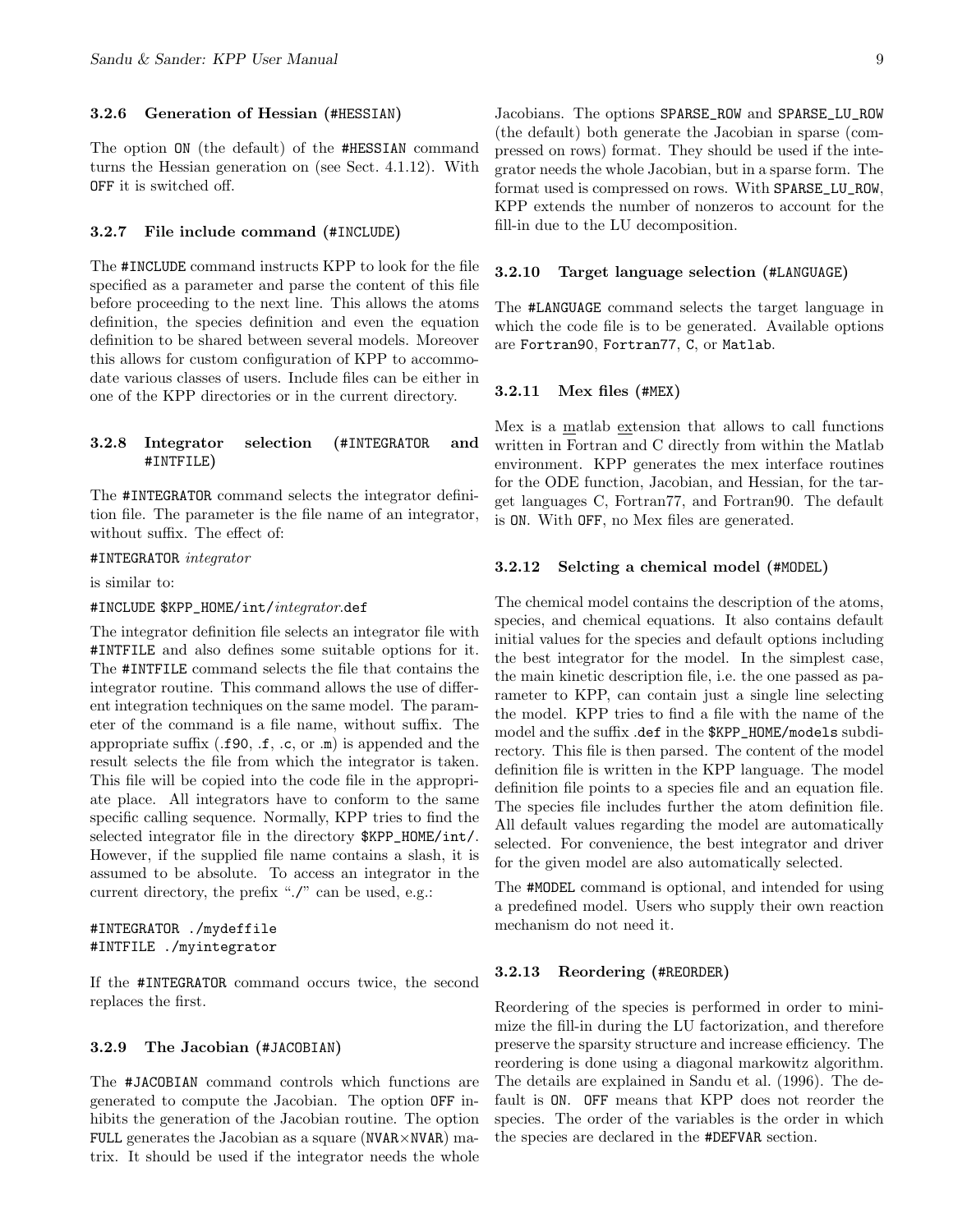#### 3.2.14 Stochastic simulation (#STOCHASTIC)

The option ON of the #STOCHASTIC command turns on the F90\_INIT can be used to define initial values before the generation of code for stochastic kinetic simulations (see start of the integartion, e.g.: Sect. 4.1.15). The default option is OFF.

#### 3.2.15 The Stoichiometric Formulation (#STOICMAT)

Unless this command is set to OFF, KPP generates code for the stoichiometric matrix, the vector of reactant products in each reaction, and the partial derivative of the time derivative function with respect to rate coefficients. These elements are discussed in Sect. 4.1.14.

#### 3.2.16 Shorthand commands (#CHECKALL, #LOOKATALL and #TRANSPORTALL)

KPP defines a couple of shorthand commands. The commands that fall into this category are #CHECKALL, #LOOKATALL and #TRANSPORTALL. All of them have been described in the previous sections.

### 3.3 Inlined code

In order to offer maximum flexibility, KPP allows the user to include pieces of code in the kinetic description file. Inlined code begins on a new line with #INLINE and the inline\_type. Next, one or more lines of code follow, written in the target language (Fortran90, Fortran77, C, or Matlab) as specified by the *inline\_type*. The inlined code ends with #ENDINLINE. The code is inserted into the KPP output at a position which is also determined by *inline\_type* as explained in Table 3. If two inline commands with the same inline type are declared, then the contents of the second is appended to the first one. In this manual, we show the inline types for Fortran90. The inline types for the other languages are produced by replacing "F90\_" by "F77\_", "C\_", or "MATLAB\_", respectively.

#### 3.3.1 Inline type F90 DATA

This inline type was introduced in a previous version of KPP to initialize variables. It is now obsolete but kept for compatibility. For Fortran90, F90\_GLOBAL should be used instead.

#### 3.3.2 Inline type F90 GLOBAL

F90\_GLOBAL can be used to declare global variables, e.g. for a special rate coefficient:

#INLINE F90\_GLOBAL REAL(dp) :: k\_DMS\_OH #ENDINLINE

#### 3.3.3 Inline type F90 INIT

```
#INLINE F90_INIT
  TSTART = (12.*3600.)
  TEND = TSTART + (3.*24.*3600.)
  DT = 0.25*3600.TEMP = 270.
#ENDINLINE
```
#### 3.3.4 Inline type F90 RATES

F90\_RATES can be used to add new subroutines to calculate rate coefficients, e.g.:

```
#INLINE F90_RATES
  REAL FUNCTION k_SIV_H2O2(k_298,tdep,cHp,temp)
    ! special rate function for S(IV) + H2O2
    REAL, INTENT(IN) :: k_298, tdep, cHp, temp
    k_SIV_H2O2 = k_298 &
      * EXP(tdep*(1./temp-3.3540E-3)) &
      * cHp / (cHp+0.1)
  END FUNCTION k_SIV_H2O2
#ENDINLINE
```
#### 3.3.5 Inline type F90 RCONST

F90\_RCONST can be used to define time-dependent values of rate coefficients that were declared with F90\_GLOBAL:

```
#INLINE F90_RCONST
  k_DMS_OH = 1.E-9*EXP(5820./temp)*C(ind_02)/ &(1.E30+5.*EXP(6280./temp)*C(ind_O2))
#ENDINLINE
```
3.3.6 Inline type F90 UTIL

F90\_UTIL can be used to define utility subroutines.

# 3.4 Auxiliary files and the substitution preprocessor

The auxiliary files (listed in Table 4) are templates for integrators, drivers, and utilities. They are inserted into the KPP output after being run through the substitution preprocessor. This preprocessor replaces several placeholders (listed in Table 5) in the template files with their particular values in the model at hand. Usually, only KPP\_ROOT and KPP\_REAL are needed because the other values can also be obtained via the variables listed in Tab. 8.

KPP\_REAL is replaced by the appropriate single or double precision declaration type. Depending on the target language KPP will select the correct declaration type. For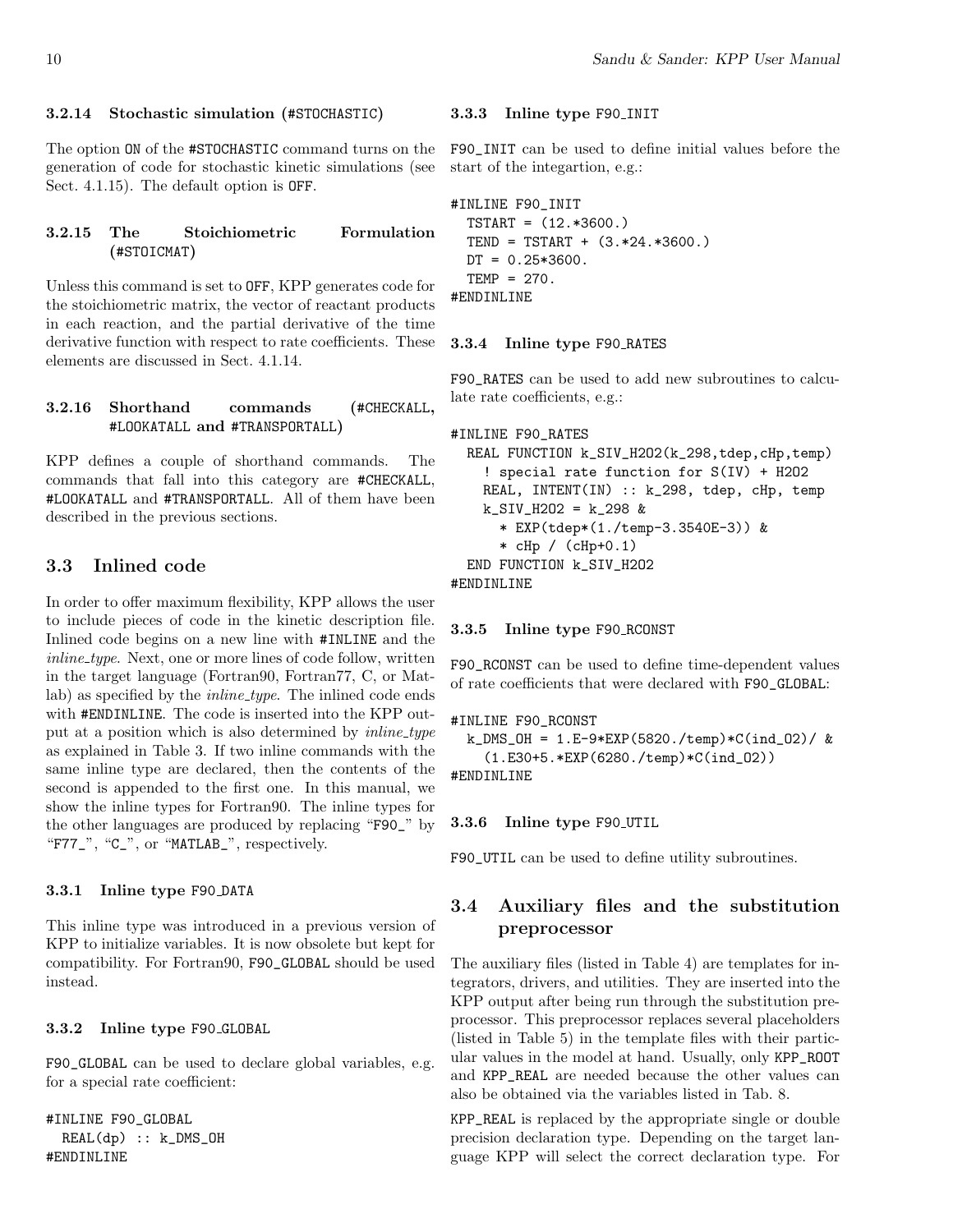| $inline\_type$ | file                | placement                | usage                                               |
|----------------|---------------------|--------------------------|-----------------------------------------------------|
| F90_DATA       | ROOT_Monitor.f90    | specification section    | (obsolete)                                          |
| F90_GLOBAL     | ROOT_Global.f90     | specification section    | global variables                                    |
| F90_INIT       | ROOT_Initialize.f90 | subroutine Initialize    | integration parameters                              |
| F90_RATES      | ROOT_Rates.f90      | executable section       | rate law functions                                  |
| F90_RCONST     | ROOT_Rates.f90      | subroutine UPDATE_RCONST | USE statements and definitions of rate coefficients |
| F90 UTIL       | ROOT_Util.f90       | executable section       | utility functions                                   |

Table 3: Inline types

Table 4: Auxiliary files (for Fortran90)

| File                                                                                                                                                                      | Contents                                                                                                                                                                                                                                                                                        |
|---------------------------------------------------------------------------------------------------------------------------------------------------------------------------|-------------------------------------------------------------------------------------------------------------------------------------------------------------------------------------------------------------------------------------------------------------------------------------------------|
| dFun dRcoeff.f90<br>dJac dRcoeff.f90<br>Makefile.f90<br>Mex_Fun.f90<br>Mex_Jac_SP.f90<br>Mex Hessian.f90<br>suit1.f90<br>tag2num.f90<br>UpdateSun.f90<br>UserRateLaws.f90 | derivatives with respect to reaction rates<br>derivatives with respect to reaction rates<br>unix makefiles<br>mex files<br>mex files<br>mex files<br>Sparse utility functions<br>Function related to equation tags<br>Function related to solar zenith angle<br>User-defined rate law functions |
| util.f90                                                                                                                                                                  | Input/output utilities                                                                                                                                                                                                                                                                          |

example if one needs to declare an array BIG of size 1000, a declaration like the following must be used:

#### KPP\_REAL BIG(1000)

When used with the option #DOUBLE ON, the above line will be automatically translated into:

#### REAL(dp) BIG(1000)

and when used with the option #DOUBLE OFF, the same line will become:

#### REAL(sp) BIG(1000)

in the resulting Fortran90 output file.

KPP\_ROOT is replaced by the root file name of the main kinetic description file. In our example where we are processing small\_strato.kpp, a line in an auxiliary Fortran90 file like

USE KPP\_ROOT\_Monitor

will be translated into

USE small\_strato\_Monitor

in the generated Fortran90 output file.

# 4 Output from KPP

## 4.1 The Fortran90 Code

The code generated by KPP is organized in a set of separate files. Each has a time stamp and a complete description of how it was generated at the begining of the file. The files associated with ROOT are named with a corresponding prefix "root\_". The list of files and a short description is shown in Table 6. All subroutines and functions, global parameters, variables, and sparsity data structures are encapsulated in modules. There is exactly one module in each file, and the name of the module is identical to the file name but without the suffix .f90. Fig. 1 shows how these modules are related to each other. A concise list of the main subroutines generated by KPP is shown in Table 7. The generated code is consistent with the Fortran90 standard. It will not exceed the maximum number of 39 continuation lines. If KPP cannot properly split an expression to keep the number of continuation lines below the threshold then it will generate a warning message pointing to the location of this expression.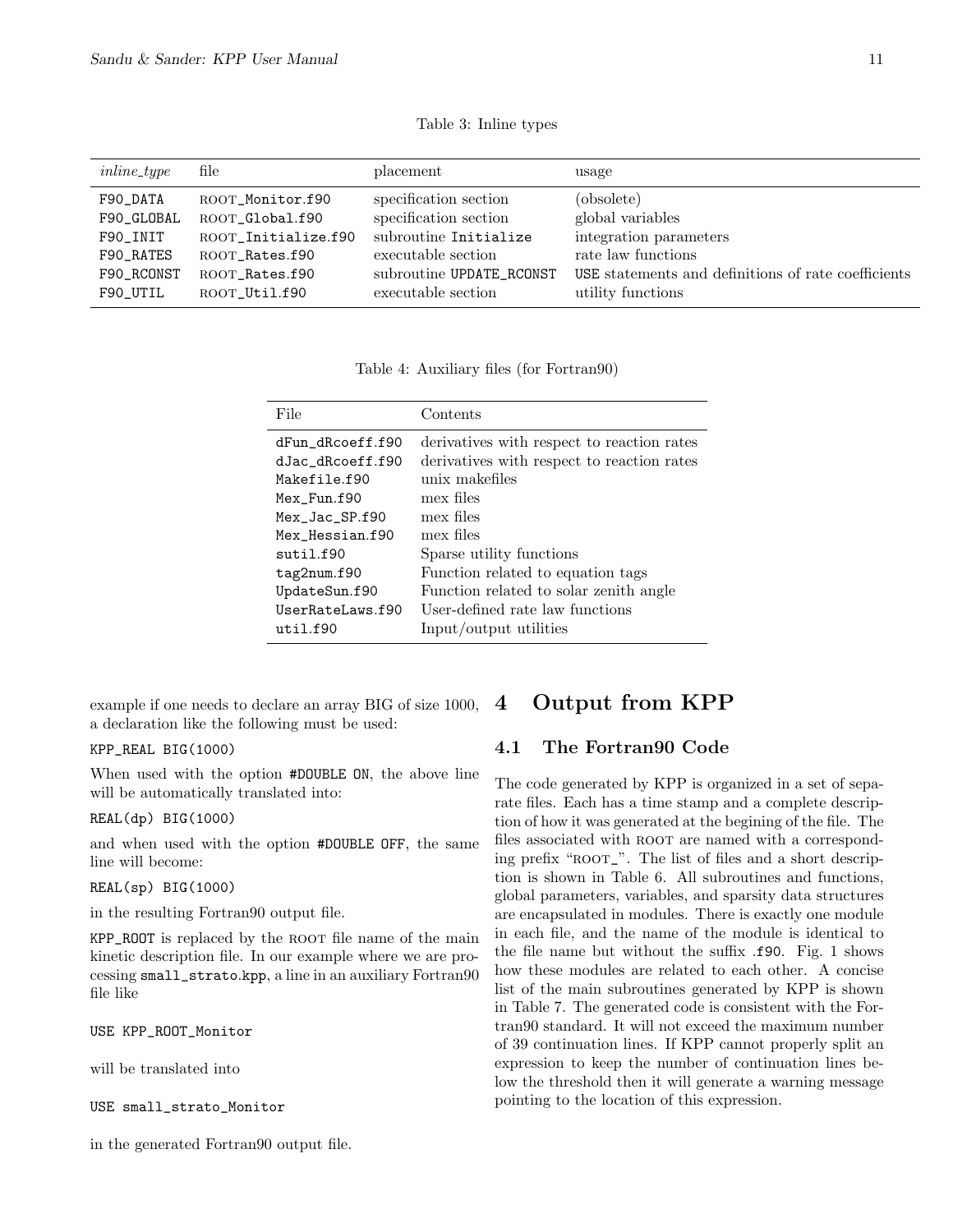| Placeholder    | Replaced by                                          | Example       |
|----------------|------------------------------------------------------|---------------|
| KPP_ROOT       | the ROOT name                                        | small_strato  |
| KPP_REAL       | the real data type                                   | REAL(kind=dp) |
| KPP_NSPEC      | number of species                                    |               |
| KPP_NVAR       | number of variable species                           | 5             |
| KPP_NFIX       | number of fixed species                              | 2             |
| KPP_NREACT     | number of chemical reactions                         | 10            |
| KPP_NONZERO    | number of Jacobian nonzero elements                  | 18            |
| KPP_LU_NONZERO | number of Jacobian nonzero elements, with LU fill-in | 19            |
| KPP_NHESS      | number of Hessian nonzero elements                   | 10            |

Table 5: List of symbols replaced by the substitution preprocessor with their particular values for the simulation at hand

Table 6: List of model files generated by KPP (for Fortran90). Optional files are only produced under certain circumstances, as specified in the third column.

| File                   | Description            | Only if                             | see Sect. |
|------------------------|------------------------|-------------------------------------|-----------|
| ROOT_Main.f90          | Driver                 | #DRIVER $\neq$ none                 | 4.1.1     |
| ROOT_Function.f90      | ODE function           |                                     | 4.1.10    |
| ROOT_Global.f90        | Global data headers    |                                     | 4.1.9     |
| ROOT_Initialize.f90    | Initialization         |                                     | 4.1.3     |
| ROOT_Integrator.f90    | Numerical integration  |                                     | 4.1.4     |
| ROOT_LinearAlgebra.f90 | Sparse linear algebra  |                                     | 4.1.13    |
| ROOT_Model.f90         | Summary of modules     |                                     | 4.1.2     |
| ROOT_Monitor.f90       | Equation info          |                                     | 4.1.5     |
| ROOT_Parameters.f90    | Model parameters       |                                     | 4.1.8     |
| ROOT Precision.f90     | Parameterized types    |                                     | 4.1.6     |
| ROOT_Rates.f90         | User-defined rate laws |                                     | 4.1.7     |
| ROOT_Util.f90          | Utility input-output   |                                     | 4.1.16    |
| ROOT_Jacobian.f90      | ODE Jacobian           |                                     | 4.1.11    |
| ROOT_JacobianSP.f90    | Jacobian sparsity      | #JACOBIAN SPARSE_*                  | 4.1.11    |
| ROOT_Hessian.f90       | <b>ODE</b> Hessian     | #HESSIAN ON                         | 4.1.12    |
| ROOT_HessianSP.f90     | Sparse Hessian data    | #HESSIAN ON and #JACOBIAN SPARSE_*  | 4.1.12    |
| ROOT_Stochastic.f90    | Stochastic functions   | #STOCHASTIC ON                      | 4.1.15    |
| ROOT_Stoichiom.f90     | Stoichiometric model   | #STOICMAT ON                        | 4.1.14    |
| ROOT_StoichiomSP.f90   | Stoichiometric matrix  | #STOICMAT ON and #JACOBIAN SPARSE_* | 4.1.14    |
| ROOT_mex_Fun.f90       | Matlab interface Fun   | #MEX ON                             | 4.1.17    |
| ROOT_mex_Jac_SP.f90    | Matlab interface Jac   | #MEX ON and #JACOBIAN SPARSE *      | 4.1.17    |
| ROOT_mex_Hessian.f90   | Matlab interface Hess  | #MEX ON and #HESSIAN ON             | 4.1.17    |
| Makefile_ROOT          | Makefile               |                                     | 4.1.18    |
| ROOT.map               | Human-readable info    |                                     | 4.5       |

#### 4.1.1 ROOT\_Main.f90

ROOT\_Main.f90 is the main Fortran90 program. It contains the driver after modifications by the substitution preprocessor. The name of the file is computed by KPP by appending the suffix  $\_Main.f90$  to the ROOT name.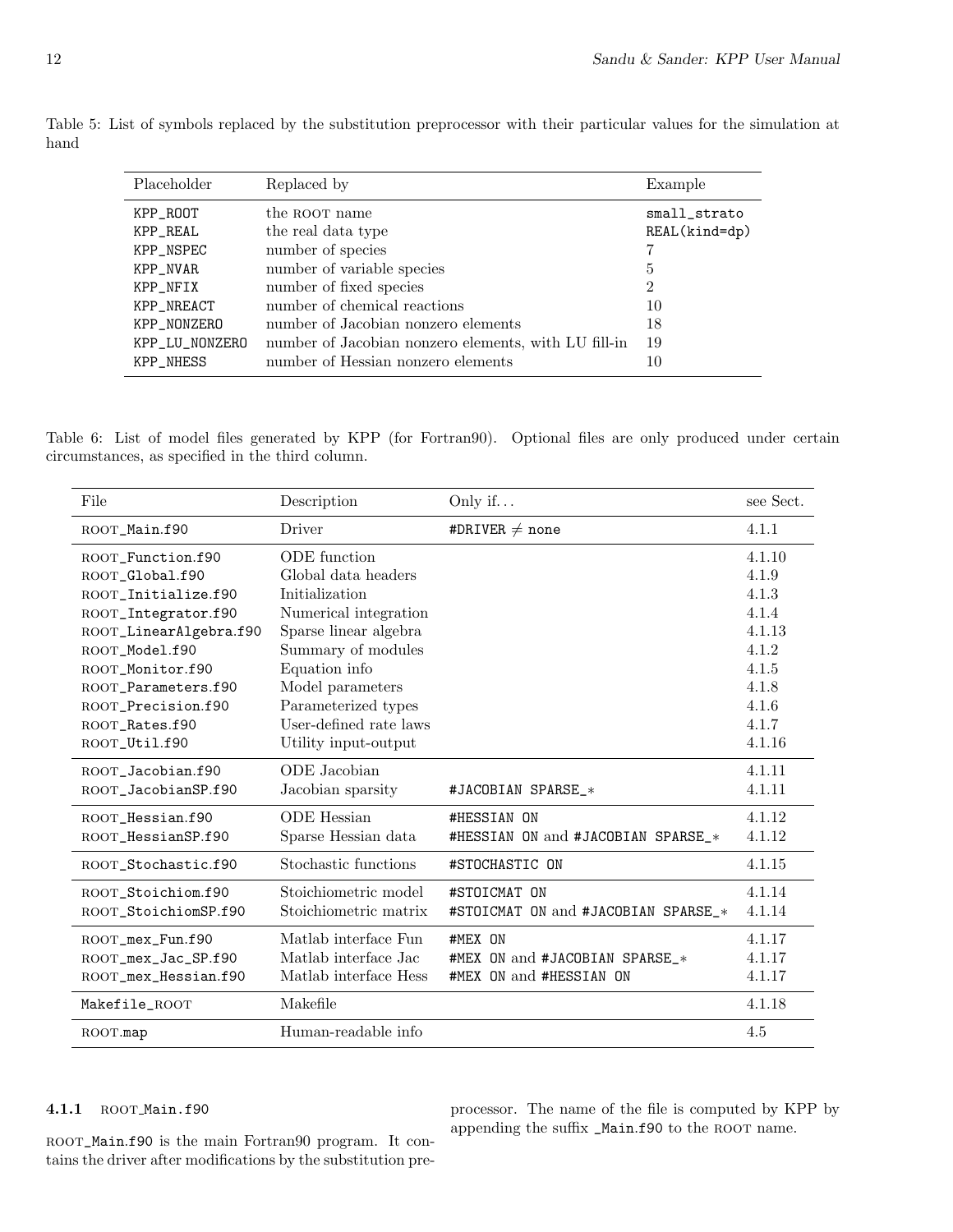

Figure 1: Interdependencies of the KPP-generated files. Each arrow starts at the module that exports a variable or subroutine and points to the module that imports it via the Fortran90 USE instruction. The prefix ROOT<sub>-</sub> has been omitted from the module names for better readability. Dotted boxes show optional files that are only produced under certain circumstances, as listed in Tab. 6.

#### 4.1.2 ROOT\_Model.f90

The file ROOT\_Model.f90 completely defines the model by using all the associated modules.

#### 4.1.3 ROOT Initialize.f90

The file ROOT Initialize.f90 contains the subroutine Initialize which defines initial values of the chemical species. The driver calls the subroutine Initialize once before the time integration loop starts.

#### 4.1.4 ROOT\_Integrator.f90

The file ROOT\_Integrator.f90 contains the subroutine INTEGRATE which is called every time step during the integration. The integrator that was chosen with #INTEGRATOR is also included in ROOT\_Integrator.f90.

#### 4.1.5 ROOT\_Monitor.f90

The file ROOT\_Monitor.f90 contains PARAMETER arrays with information about the chemical mechanism. The names of all species are included in SPC\_NAMES and the names of all equations are included in EQN\_NAMES.

It was shown above (Sect. 3.2.4) that each reaction in the #EQUATIONS section may start with an equation tag which is enclosed in angle brackets, e.g.:

<J1> NO2 + hv = NO + O : 0.533\*SUN;

If the equation tags are switched on, KPP also generates the PARAMETER array EQN\_TAGS. In combination with EQN\_NAMES and the function tag2num that converts the equation tag to the KPP-internal equation number, this can be used to describe a reaction:

```
PRINT *,'Reaction J1 is:', &
  EQN_NAMES(tag2num('J1'))
```
#### 4.1.6 ROOT Precision.f90

Fortran90 code uses parameterized real types. ROOT\_Precision.f90 contains the following real kind definitions:

```
! KPP_SP - Single precision kind
  INTEGER, PARAMETER :: &
    SP = SELECTED\_REAL_KIND(6,30)! KPP_DP - Double precision kind
  INTEGER, PARAMETER :: &
    DP = SELECTED_REAL_KIND(12,300)
```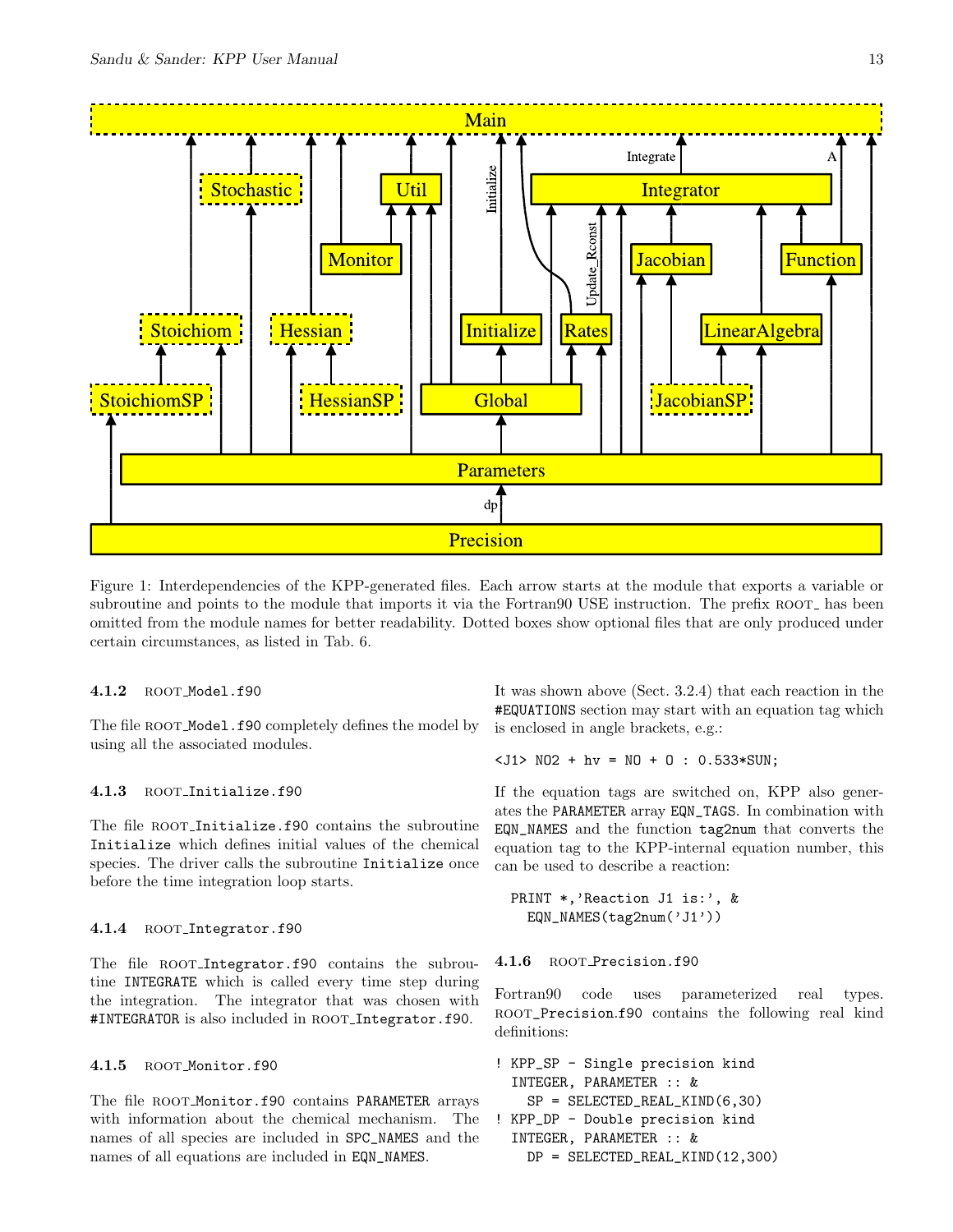| Subroutine       | Description                                          | File                    |
|------------------|------------------------------------------------------|-------------------------|
| Fun              | ODE function                                         | ROOT_Function.f90       |
| Jac_SP           | ODE Jacobian in sparse format                        | ROOT_Jacobian.f90       |
| Jac_SP_Vec       | sparse multiplication                                | ROOT_Jacobian.f90       |
| JacTR_SP_Vec     | sparse multiplication                                | ROOT_Jacobian.f90       |
| Jac              | ODE Jacobian in full format                          | ROOT_Jacobian.f90       |
| Hessian          | ODE Hessian in sparse format                         | ROOT_Hessian.f90        |
| Hess_Vec         | Hessian action on vectors                            | ROOT_Hessian.f90        |
| HessTR_Vec       | Transposed Hessian action on vectors                 | ROOT_Hessian.f90        |
| dFun_dRcoeff     | Derivatives of Fun with respect to rate coefficients | ROOT_Stoichiom.f90      |
| dJac_dRcoeff     | Derivatives of Jac with respect to rate coefficients | ROOT_Stoichiom.f90      |
| ReactantProd     | Reactant products                                    | ROOT_Stoichiom.f90      |
| JacReactantProd  | Jacobian of reactant products                        | ROOT_Stoichiom.f90      |
| KppDecomp        | Sparse LU decomposition                              | ROOT_LinearAlgebra.f90  |
| KppSolve         | Sparse back substitution                             | ROOT_LinearAlgebra.f90  |
| Update_PHOTO     | Update photolysis rate coefficients                  | ROOT_Rates.f90          |
| Update_RCONST    | Update all rate coefficients                         | ROOT_Rates.f90          |
| Update_SUN       | Update solar intensity                               | ROOT_Rates.f90          |
| Initialize       | Set initial values                                   | ROOT_Initialize.f90     |
| Integrate        | Integrate one time step                              | ROOT_Integrator.f90     |
| GetMass          | Check mass balance for selected atoms                | ROOT_Util.f90           |
| Shuffle_kpp2user | Shuffle concentration vector                         | ROOT_Util.f90           |
| Shuffle_user2kpp | Shuffle concentration vector                         | ROOT_Util.f90           |
| InitSaveData     | Utility for #LOOKAT command                          | $\text{ROOT\_Util.f}90$ |
| SaveData         | Utility for #LOOKAT command                          | ROOT_Util.f90           |
| CloseSaveData    | Utility for #LOOKAT command                          | ROOT_Util.f90           |
| tag2num          | Calculate reaction number from equation tag          | ROOT_Util.f90           |

Table 7: List of selected Fortran90 subroutines generated by KPP

Depending on the choice of the #DOUBLE command, the KPP orders the variable species such that the sparsity real variables are of type double (REAL(kind=R\_8)) or single precision (REAL(kind=R\_4)). Changing the parameters of the SELECTED\_REAL\_KIND function in this module will cause a change in the working precision for the whole model.

#### 4.1.7 ROOT Rates.f90

The code to update the rate constants is in ROOT\_Rates.f90. The user defined rate law functions are also placed here.

#### 4.1.8 ROOT\_Parameters.f90

The global parameters (Table 8) are defined and initialized in ROOT\_Parameters.f90.

pattern of the Jacobian is maintained after an LU decomposition. For our small\_strato example there are five variable species (NVAR=5) ordered as

```
ind_O1D=1, ind_O=2, ind_O3=3,
ind_NO=4, ind_NO2=5
```
and two fixed species  $(NFIX=2)$ 

 $ind_M = 6$ ,  $ind_02 = 7$ .

KPP defines a complete set of simulation parameters, including the numbers of variable and fixed species, the number of chemical reactions, the number of nonzero entries in the sparse Jacobian and in the sparse Hessian, etc. Some important simulation parameters generated by KPP are presented in Table 8.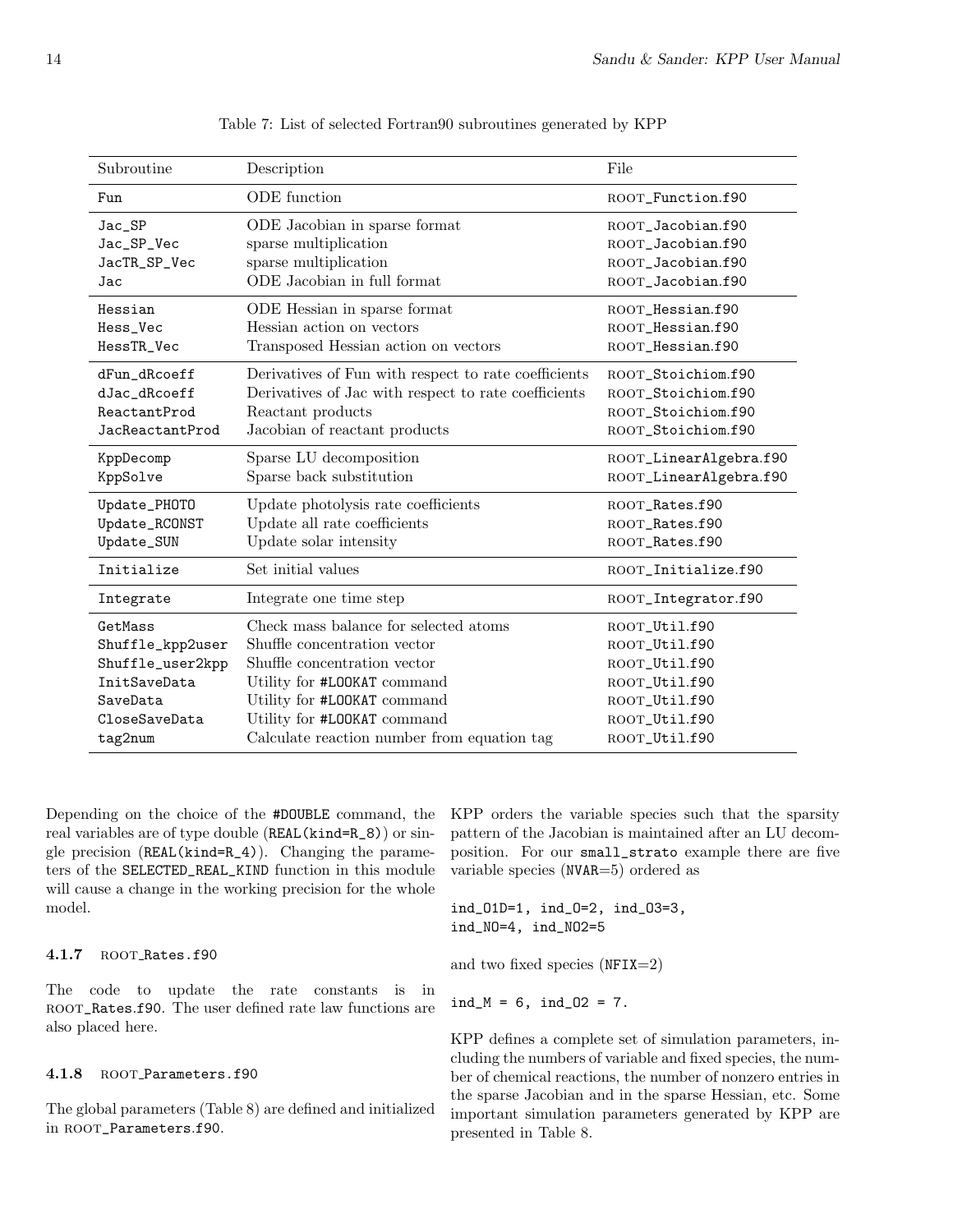Table 8: List of important simulation parameters and their values for the small strato example

| Parameter                 | Represents                              | Value          |
|---------------------------|-----------------------------------------|----------------|
| NSPEC                     | No. chemical species                    |                |
| NVAR.                     | No. variable species                    | 5              |
| <b>NFTX</b>               | No. fixed species                       | $\mathfrak{D}$ |
| NREACT                    | No. reactions                           | 10             |
| NONZERO                   | No. nonzero entries Jacobian            | 18             |
| LU NONZERO                | As above, after LU factorization        | 19             |
| <b>NHESS</b>              | Length, sparse Hessian                  | 10             |
| N.JVR.P                   | Length, sparse Jacobian JVRP            | 13             |
| NSTOICM                   | Length, stoichiometric matrix           | 22             |
| $ind\_spc$                | Index of species $spc$ in $C()$         |                |
| $indf$ <sub>2</sub> $spc$ | Index of fixed species $spc$ in $FIX()$ |                |

Table 9: List of important global variables

| Global variable   | Represents                       |
|-------------------|----------------------------------|
| C(NSPEC)          | Concentrations, all species      |
| VAR(NVAR)         | Concentrations, variable species |
| FIX(NFIX)         | Concentrations, fixed species    |
| RCONST (NREACT)   | Rate coefficient values          |
| TTMF.             | Current integration time         |
| SUN               | Sun intensity between 0 and 1    |
| TF.MP             | Temperature                      |
| <b>RTOLS</b>      | Relative tolerance (scalar)      |
| TSTART, TEND      | Simulation start/end time        |
| DТ                | Simulation step                  |
| ATOL (NSPEC)      | Absolute tolerances              |
| RTOL (NSPEC)      | Relative tolerances              |
| <b>STEPMIN</b>    | Lower bound for time step        |
| <b>STEPMAX</b>    | Upper bound for time step        |
| <b>CFACTOR</b>    | Conversion factor                |
| SPC_NAMES(NSPEC)  | Names of chemical species        |
| EQN_NAMES(NREACT) | Names of chemical equations      |

#### 4.1.9 ROOT\_Global.f90

The global variables (Table 9) are declared in root\_Global.f90. Global variables are presented in Table 9.

Both variable and fixed species are stored in the onedimensional array C. The first part (indices from 1 to NVAR) contains the variable species, and the second part (indices from NVAR+1 to NSPEC) the fixed species. The total number of species NSPEC is the sum of the NVAR and NFIX. The parts can also be accessed separately through the arrays VAR and FIX:

 $VAR(1:NVAR) = C(1:NVAR)$  $FIX(1:NFIX) = C(NVAR+1:NSPEC)$ 

#### 4.1.10 ROOT\_Function.f90

The code for the ODE function is in ROOT\_Function.f90. The chemical reaction mechanism represents a set of ordinary differential equations (ODEs) of dimension NVAR. The concentrations of fixed species are parameters in the derivative function. The subroutine Fun computes first the vector A of reaction rates and then the vector Vdot of variable species time derivatives. The input arguments V, F, and RCT are the concentrations of variable species, fixed species, and the rate coefficients, respectively. Below is the Fortran90 code generated by KPP for the ODE function of our small\_strato example.

```
SUBROUTINE Fun (V, F, RCT, Vdot )
  REAL(kind=DP) :: V(NVAR), &
         F(NFIX), RCT(NREACT), &
         Vdot(NVAR), A(NREACT) &
! Computation of equation rates
  A(1) = RCT(1)*F(2)A(2) = RCT(2)*V(2)*F(2)A(3) = RCT(3)*V(3)A(4) = RCT(4)*V(2)*V(3)A(5) = RCT(5)*V(3)A(6) = RCT(6)*V(1)*F(1)A(7) = RCT(7)*V(1)*V(3)A(8) = RCT(8)*V(3)*V(4)A(9) = RCT(9)*V(2)*V(5)A(10) = RCT(10)*V(5)! Aggregate function
  Vdot(1) = A(5)-A(6)-A(7)Vdot(2) = 2*A(1)-A(2)+A(3) &
             -A(4) + A(6) - A(9) + A(10)Vdot(3) = A(2)-A(3)-A(4)-A(5) &
             -A(7)-A(8)Vdot(4) = -A(8) + A(9) + A(10)Vdot(5) = A(8)-A(9)-A(10)
```
END SUBROUTINE Fun

4.1.11 ROOT\_Jacobian.f90 and root JacobianSP.f90

The sparse data structures for the Jacobian are declared and initialized in root\_JacobianSP.f90. The code for the ODE Jacobian and sparse multiplications is in ROOT\_Jacobian.f90. The Jacobian of the ODE function is automatically constructed by KPP. KPP generates the Jacobian subroutine Jac or Jac\_SP where the latter is generated when the sparse format is required. Using the variable species V, the fixed species F, and the rate coefficients RCT as input, the subroutine calculates the Jacobian JVS. The default data structures for the sparse compressed on rows Jacobian representation are shown in Table 10 (for the case where the LU fill-in is accounted for). JVS stores the LU\_NONZERO elements of the Jacobian in row order. Each row I starts at position LU\_CROW(I), and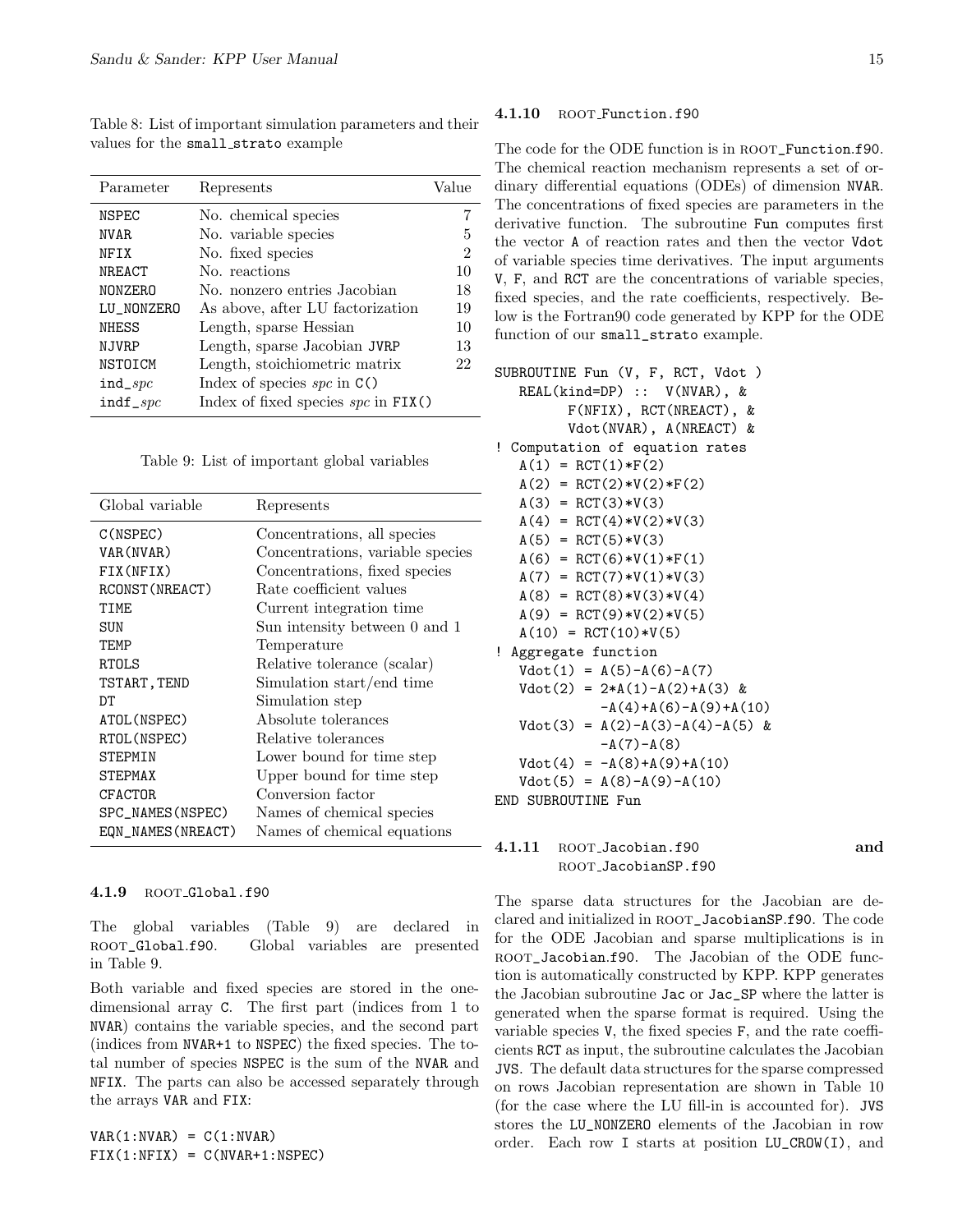

Figure 2: The sparsity pattern of the Jacobian for the small\_strato example.

Table 10: Sparse Jacobian Data Structures

| Global variable                                                                                     | Represents                                                                                      |
|-----------------------------------------------------------------------------------------------------|-------------------------------------------------------------------------------------------------|
| JVS(LU_NONZERO)<br>LU IROW(LU NONZERO)<br>LU ICOL(LU NONZERO)<br>LU_CROW(NVAR+1)<br>LU DIAG(NVAR+1) | Jacobian nonzero elements<br>Row indices<br>Column indices<br>Start of rows<br>Diagonal entries |
|                                                                                                     |                                                                                                 |

LU\_CROW(NVAR+1)=LU\_NONZERO+1. The location of the Ith diagonal element is LU\_DIAG(I). The sparse element JVS(K) is the Jacobian entry in row LU\_IROW(K) and column LU\_ICOL(K). For the small\_strato example KPP generates the following Jacobian sparse data structure:

LU\_ICOL = 
$$
(/ 1, 3, 1, 2, 3, 5, 1, 2, 3, 4, k
$$
  
\n5, 2, 3, 4, 5, 2, 3, 4, 5  $/$   
\nLU\_IROW =  $(/ 1, 1, 2, 2, 2, 2, 3, 3, 3, 3, k$   
\n3, 4, 4, 4, 4, 5, 5, 5, 5  $/$   
\nLU\_CROW =  $(/ 1, 3, 7, 12, 16, 20 /)$   
\nLU\_DIAG =  $(/ 1, 4, 9, 14, 19, 20 /)$ 

This is visualized in Fig. 2. The sparsity coordinate vectors are computed by KPP and initialized statically. These vectors are constant as the sparsity pattern of the Jacobian does not change during the computation.

Two other KPP-generated routines, Jac\_SP\_Vec and JacTR\_SP\_Vec are useful for direct and adjoint sensitivity analysis. They perform sparse multiplication of JVS (or its transpose for JacTR\_SP\_Vec) with the user-supplied vector UV without any indirect addressing.

Table 11: Sparse Hessian Data

| Variable       | Represents                           |
|----------------|--------------------------------------|
| HESS (NHESS)   | Hessian nonzero elements $H_{i,j,k}$ |
| IHESS I(NHESS) | Index i of element $H_{i,j,k}$       |
| IHESS J(NHESS) | Index j of element $H_{i,j,k}$       |
| IHESS_K(NHESS) | Index k of element $H_{i,j,k}$       |

#### 4.1.12 ROOT Hessian.f90 and ROOT HessianSP.f90

The sparse data structures for the Hessian are declared and initialized in ROOT\_HessianSP.f90. The Hessian function and associated sparse multiplications are in ROOT\_Hessian.f90. The Hessian contains the second order derivatives of the time derivative functions. More exactly, the Hessian is a 3-tensor such that

$$
H_{i,j,k} = \frac{\partial^2 (\mathrm{d}c/\mathrm{d}t)_i}{\partial c_j \partial c_k} , \qquad 1 \le i,j,k \le N_{\text{var}} . \tag{11}
$$

KPP generates the routine Hessian. Using the variable species V, the fixed species F, and the rate coefficients RCT as input, the subroutine calculates the Hessian. The Hessian is a very sparse tensor. The sparsity of the Hessian for our small\_strato example is visualized in Fig. 3. KPP computes the number of nonzero Hessian entries and saves it in the variable NHESS. The Hessian itself is represented in coordinate sparse format. The real vector HESS holds the values, and the integer vectors IHESS\_I, IHESS\_J, and IHESS\_K hold the indices of nonzero entries as illustrated in Table 11. Since the time derivative function is smooth, these Hessian matrices are symmetric,  $HESS_{i,j,k}=\text{HESS}_{i,k,j}$ . KPP stores only those entries  $\text{HESS}_{i,j,k}$  with  $j \leq k$ . The sparsity coordinate vectors IHESS\_I, IHESS\_J, and IHESS\_K are computed by KPP and initialized statically. They are constant as the sparsity pattern of the Hessian does not change during the computation.

The routines Hess\_Vec and HessTR\_Vec compute the action of the Hessian (or its transpose) on a pair of usersupplied vectors U1 and U2. Sparse operations are employed to produce the result vector.

#### 4.1.13 ROOT\_LinearAlgebra.f90

Sparse linear algebra routines are in the file ROOT\_LinearAlgebra.f90. To numerically solve for the chemical concentrations one must employ an implicit timestepping technique, as the system is usually stiff. Implicit integrators solve systems of the form

$$
P x = (I - h\gamma J) x = b \tag{12}
$$

where the matrix  $P = I - h\gamma J$  is referred to as the "prediction matrix".  $I$  the identity matrix,  $h$  the integration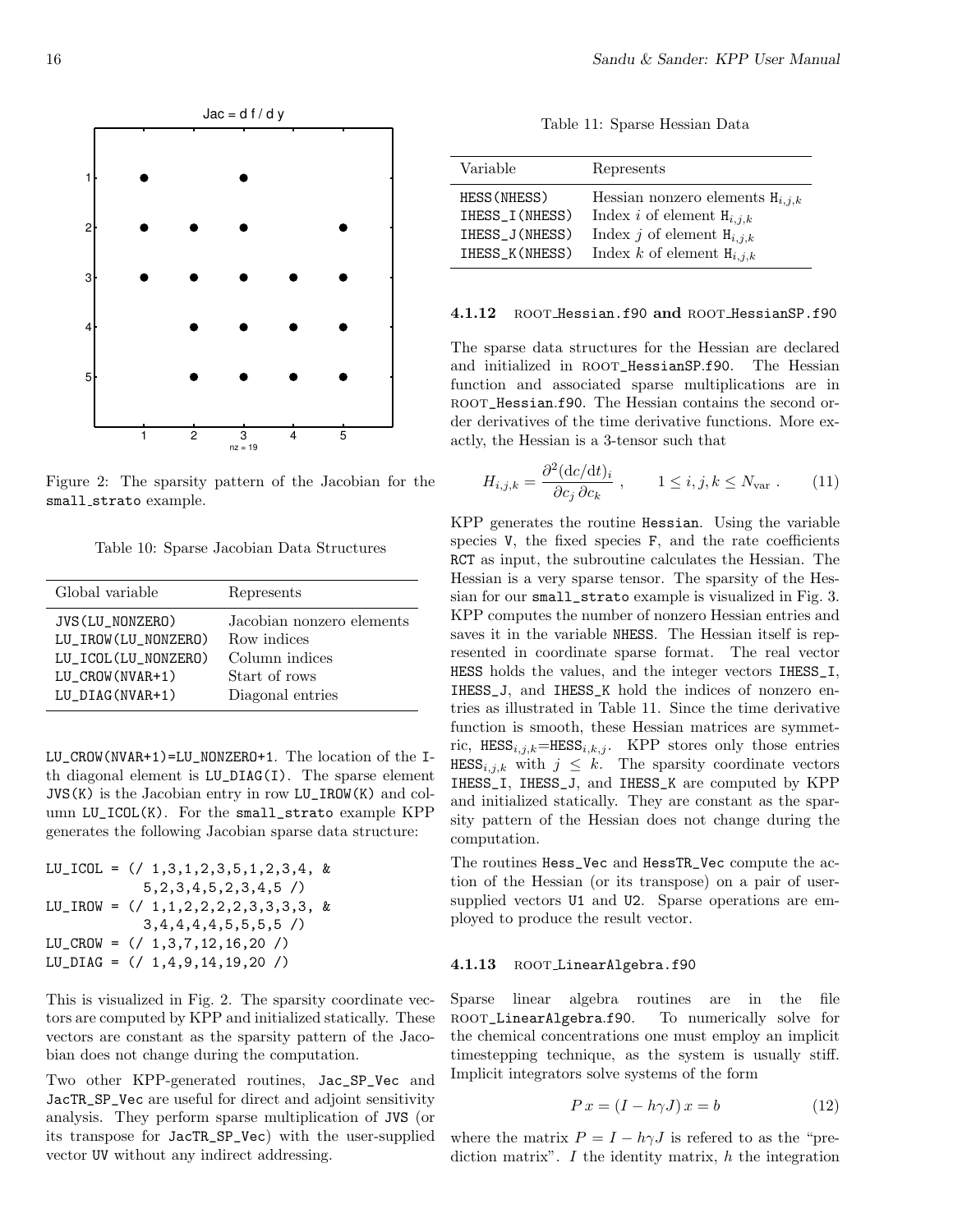

Figure 3: The Hessian of the small strato example.

time step,  $\gamma$  a scalar parameter depending on the method, and  $J$  the system Jacobian. The vector  $b$  is the system right hand side and the solution  $x$  typically represents an increment to update the solution.

The chemical Jacobians are typically sparse, i.e. only a relatively small number of entries are nonzero. The sparsity structure of  $P$  is given by the sparsity structure of the Jacobian, and is produced by KPP (with account for the fill-in) as discussed above.

KPP generates the sparse linear algebra subroutine KppDecomp which performs an in-place, non-pivoting, sparse LU decomposition of the prediction matrix P. Since the sparsity structure accounts for fill-in, all elements of the full LU decomposition are actually stored. The output argument IER returns a value that is nonzero if singularity is detected.

The subroutines KppSolve and KppSolveTR use the inplace LU factorization  $P$  as computed by KppDecomp and perform sparse backward and forward substitutions (using P or its transpose). The sparse linear algebra routines KppDecomp and KppSolve are extremely efficient, as shown by (Sandu et al., 1996).

#### 4.1.14 root Stoichiom.f90 and ROOT\_StoichiomSP.f90

These files contain a description of the chemical mechanism in stoichiometric form. The file ROOT\_Stoichiom.f90 contains the functions for reactant products and its Jacobian, and derivatives with respect to rate coefficients. The declaration and initialization of the stoichiometric matrix and the associated sparse data structures is done in ROOT\_StoichiomSP.f90.

The stoichiometric matrix is constant sparse. For our example the matrix has NSTOICM=22 nonzero entries out of 50 entries. KPP produces the stoichiometric matrix in sparse, column-compressed format, as shown in Table 12. Elements are stored in columnwise order in the onedimensional vector of values STOICM. Their row and column indices are stored in IROW\_STOICM and ICOL\_STOICM respectively. The vector CCOL\_STOICM contains pointers to the start of each column. For example column j

Table 12: Sparse Stoichiometric Matrix

| Global variable                                                                              | Represents                                                                 |
|----------------------------------------------------------------------------------------------|----------------------------------------------------------------------------|
| STOICM (NSTOICM)<br>IROW STOICM (NSTOICM)<br>ICOL STOICM (NSTOICM)<br>CCOL STOICM (NREACT+1) | Stoichiometric matrix<br>Row indices<br>Column indices<br>Start of columns |

Table 13: Sparse Data for Jacobian of Reactant Products

| Global variable      | Represents               |
|----------------------|--------------------------|
| JVRP (NJVRP)         | Nonzero elements of JVRP |
| ICOL JVRP (NJVRP)    | Column indices in JVRP   |
| IROW_JVRP(NJVRP)     | Row indices in JVRP      |
| CROW JVRP (NREACT+1) | Start of rows in JVRP    |

starts in the sparse vector at position CCOL\_STOICM(j) and ends at  $CCOL\_STOICM(j+1)-1$ . The last value  $CCOL$ STOICM(NVAR+1)=NSTOICM+1 simplifies the handling of sparse data structures.

The subroutine ReactantProd computes the reactant products ARP for each reaction, and the subroutine JacReactantProd computes the Jacobian of reactant products vector, i.e.:

$$
JVRP = \partial ARP / \partial V \tag{13}
$$

The matrix JVRP is sparse and is computed and stored in row compressed sparse format, as shown in Table 13. The parameter NJVRP holds the number of nonzero elements. For our example:

 $NJVRP = 13$  $CROW_JVRP = (/ 1, 1, 2, 3, 5, 6, 7, 9, 11, 13, 14 /)$  $ICOL_JVRP = (/ 2,3,2,3,3,1,1,3,3,4,2,5,4 /)$ 

If #STOICMAT is set to ON, the stoichiometric formulation allows a direct computation of the derivatives with respect to rate coefficients.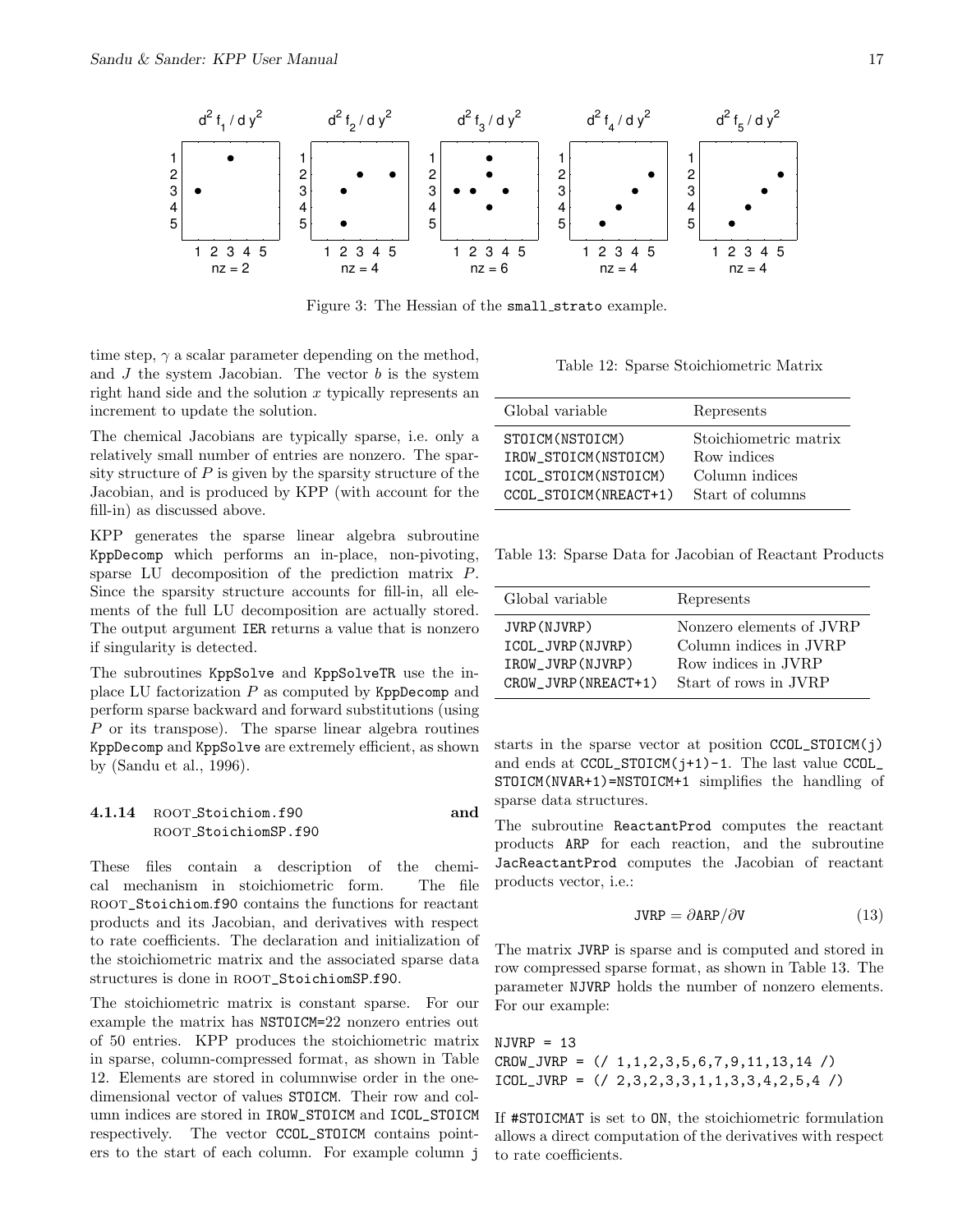The subroutine dFun\_dRcoeff computes the partial 4.1.17 derivative DFDR of the ODE function with respect to a subset of NCOEFF reaction coefficients, whose indices are specifies in the array JCOEFF

$$
\text{DFDR} = \partial \text{Vdot}/\partial \text{RCT}(\text{JCDEF}) \tag{14}
$$

Similarly one can obtain the partial derivative of the Jacobian with respect to a subset of the rate coefficients. More exactly, KPP generates the subroutine dJac\_dRcoeff which calculates DJDR, the product of this partial derivative with a user-supplied vector:

$$
DJDR = [\partial JVS/\partial RCT(JCOEFF)] \times U \tag{15}
$$

#### 4.1.15 ROOT\_Stochastic.f90

If the generation of stochastic functions is switched on, KPP produces the file ROOT\_Stochastic.f90 with the following functions:

Propensity calculates the propensity vector. The propensity function uses the number of molecules of variable (NmlcV) and fixed (NmlcF) species, as well as the stochastic rate coefficients (SCT) to calculate the vector of propensity rates (Propensity). The propensity  $\text{Prop}_i$  defines the probability that the next reaction in the system is the  $j<sup>th</sup>$ reaction.

StochasticRates converts deterministic rates to stochastic. The stochastic rate coefficients (SCT) are obtained through a scaling of the deterministic rate coefficients (RCT). The scaling depends on the Volume of the reaction container and on the number of molecules which react.

MoleculeChange calculates changes in the number of molecules. When the reaction with index IRCT takes place, the number of molecules of species involved in that reaction changes. The total number of molecules NmlcV is updated by the function.

These functions are used by the Gillespie numerical integrators (direct stochastic simulation algorithm). These integrators are provided in both Fortran90 and C implementations (the template file name is gillespie). Drivers for stochastic simulations are also implemented (the template file name is general\_stochastic).

#### 4.1.16 ROOT\_Util.f90

The utility and input/output functions are in root\_Util.f90. In addition to the chemical system description routines discussed above, KPP generates several utility routines, some of which are summarized in Table 7.

The subroutines InitSaveData, SaveData, and CloseSaveData can be used to print the concentration of the species that were selected with #LOOKAT to the file ROOT.dat.

#### ROOT mex Fun.f90, ROOT mex Jac SP.f90, and ROOT\_mex\_Hessian.f90

Mex is a Matlab extension. KPP generates the mex routines for the ODE function, Jacobian, and Hessian, for the target languages C, Fortran77, and Fortran90. After compilation (using Matlab's mex compiler) the mex functions can be called instead of the corresponding Matlab mfunctions. Since the calling syntaxes are identical, the user only has to insert the mex string within the corresponding function name. Replacing m-functions by mex-functions gives the same numerical results, but the computational time could be considerably smaller, especially for large kinetic systems.

If possible we recommend to build mex files using the C language, as Matlab offers most mex interface options for the C language. Moreover, Matlab distributions come with a native C compiler (lcc) for building executable functions from mex files. Fortran77 mex files work well on most platforms without additional efforts. However, the mex files built using Fortran90 may require further platform-specific tuning of the mex compiler options.

#### 4.1.18 The Makefile

KPP produces a Makefile that allows for an easy compilation of all KPP-generated source files. The file name is Makefile\_root. The Makefile assumes that the selected driver contains the main program. However, if no driver was selected (i.e. #DRIVER none), it is necessary to add the name of the main program file manually to the Makefile.

## 4.2 The C Code

The driver file ROOT.c contains the main (driver) and numerical integrator functions, as well as declarations and initializations of global variables. The generated C code includes three header files which are #include-d in other files as appropriate. The global parameters (Table 8) are #define-d in the header file ROOT\_Parameters.h. The global variables (Table 9) are extern-declared in ROOT\_Global.h, and declared in the driver file ROOT.c. The header file ROOT\_Sparse.h contains extern declarations of sparse data structures for the Jacobian (Table 10), Hessian (Table 11), stoichiometric matrix (Table 12), and the Jacobian of reaction products (Table 13). The actual declarations of each data structures is done in the corresponding files.

The code for the ODE function (Sect. 4.1.10) is in ROOT\_Function.c. The code for the ODE Jacobian and sparse multiplications (Sect. 4.1.11) is in ROOT\_Jacobian.c, and the declaration and initialization of the Jacobian sparse data structures (Table 10) is in the file ROOT\_JacobianSP.c. Similarly, the Hessian function and associated sparse multiplications (Section 4.1.12)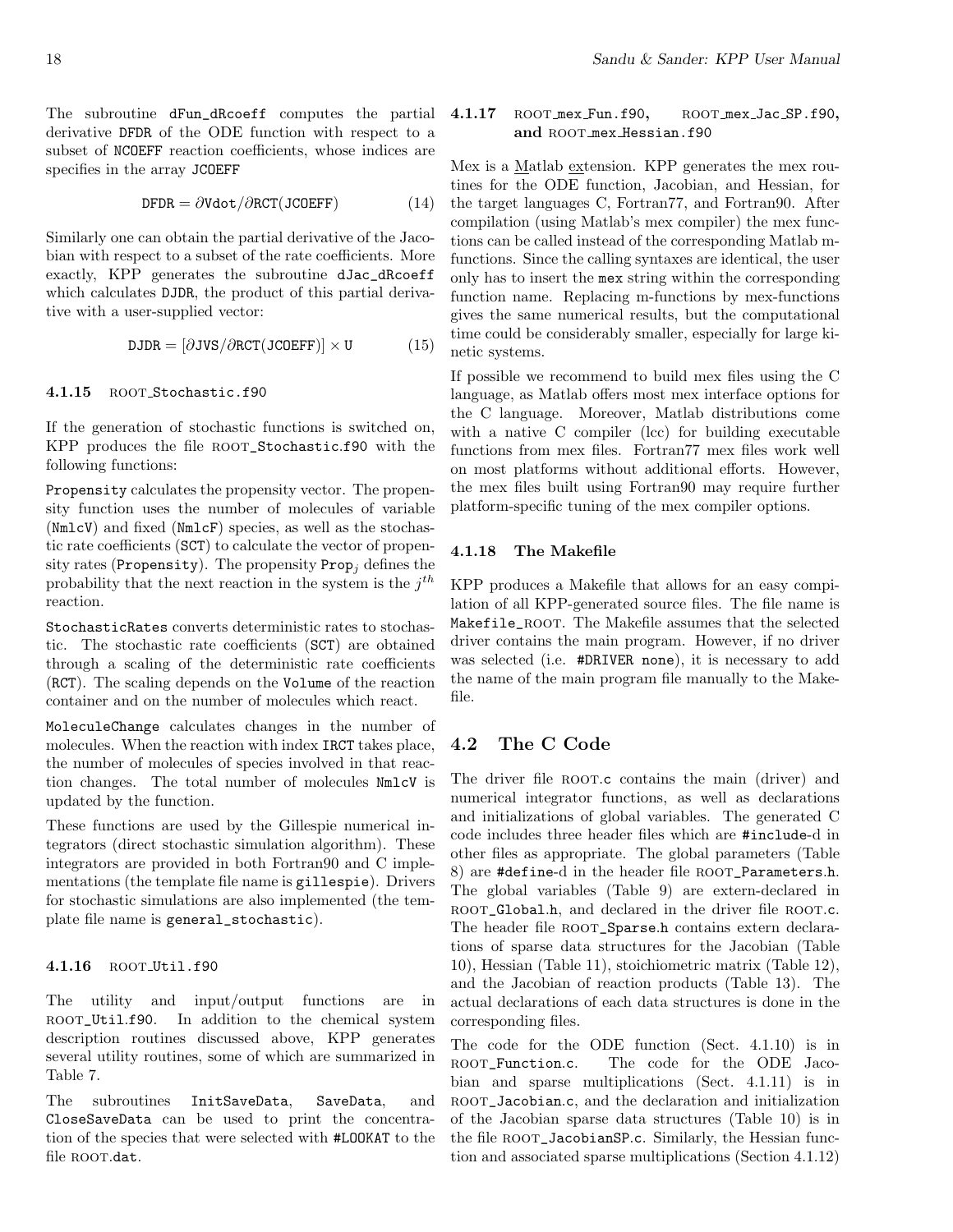are in root\_Hessian.c, and the declaration and initialization of Hessian sparse data structures (Table 11) in root\_HessianSP.c.

The file ROOT\_Stoichiom.c contains the functions for reactant products and its Jacobian, and derivatives with respect to rate coefficients (Sect. 4.1.14). The declaration and initialization of the stoichiometric matrix and the associated sparse data structures (Tables 12 and 13) is done in ROOT\_StoichiomSP.c.

Sparse linear algebra routines (Sect. 4.1.13) are in the file ROOT\_LinearAlgebra.c. The code to update the rate constants and user defined code for rate laws is in ROOT\_Rates.c.

Various utility and input/output functions (Sect. 4.1.16) are in ROOT\_Util.c and ROOT\_Monitor.c.

Finally, mex gateway routines that allow the C implementation of the ODE function, Jacobian, and Hessian to be called directly from Matlab (Sect. 4.1.17) are also generated (in the files ROOT\_mex\_Fun.c, ROOT\_mex\_Jac\_SP.c, and ROOT\_mex\_Hessian.c).

#### 4.3 The Fortran77 Code

The general layout of the Fortran77 code is similar to the layout of the C code. The driver file  $\textsc{root} \mathbf{.f}$  contains the main (driver) and numerical integrator functions.

The generated Fortran77 code includes three header files. The global parameters (Table 8) are defined as parameters and initialized in the header file ROOT\_Parameters.h. The global variables (Table 9) are declared in ROOT\_Global.h as common block variables. There are global common blocks for real (GDATA), integer (INTGDATA), and character (CHARGDATA) global data. They can be accessed from within each program unit that includes the global header file.

The header file ROOT\_Sparse.h contains common block declarations of sparse data structures for the Jacobian (Table 10), Hessian (Table 11), stoichiometric matrix (Table 12), and the Jacobian of reaction products (Table 13). These sparse data structures are initialized in four named block data statements: JACOBIAN\_SPARSE\_ DATA (in root\_HessianSP.f), HESSIAN\_SPARSE\_DATA (in root\_HessianSP.f), JVRP\_SPARSE\_DATA and STOICM\_ MATRIX (in ROOT\_StoichiomSP.f).

The code for the ODE function (Sect. 4.1.10) is in ROOT\_Function.f. The code for the ODE Jacobian and sparse multiplications (Sect. 4.1.11) is in ROOT\_Jacobian.f. The Hessian function and associated sparse multiplications (Sect. 4.1.12) are in root\_Hessian.f.

The file ROOT\_Stoichiom.f contains the functions for reactant products and its Jacobian, and derivatives with respect to rate coefficients (Sect. 4.1.14). The declaration

and initialization of the stoichiometric matrix and the associated sparse data structures (Tables 12 and 13) is done in the STOICM\_MATRIX block data statement.

Sparse linear algebra routines (Sect. 4.1.13) are in the file ROOT\_LinearAlgebra.f. The code to update the rate constants is in ROOT\_Rates.f, and the utility and input/output functions (Sect. 4.1.16) are in  $\text{roor\_Util.f}$ and ROOT\_Monitor.f.

Matlab-mex gateway routines for the ODE function, Jacobian, and Hessian are discussed in Sect. 4.1.17.

## 4.4 The Matlab Code

Matlab (http://www.mathworks.com/products/ matlab/) provides a high-level programming environment that allows algorithm development, numerical computations, and data analysis and visualization. The KPP-generated Matlab code allows for a rapid prototyping of chemical kinetic schemes, and for a convenient analysis and visualization of the results. Differences between different kinetic mechanisms can be easily understood. The Matlab code can be used to derive reference numerical solutions, which are then compared against the results obtained with user-supplied numerical techniques. Last but not least Matlab is an excellent environment for educational purposes. KPP/Matlab can be used to teach students fundamentals of chemical kinetics and chemical numerical simulations.

Each Matlab function has to reside in a separate mfile. Function calls use the m-function-file names to reference the function. Consequently, KPP generates one m-function-file for each of the functions discussed in Sections 4.1.10, 4.1.11, 4.1.12, 4.1.13, 4.1.14, and 4.1.16. The names of the m-function-files are the same as the names of the functions (prefixed by the model name root).

The Matlab syntax for calling each function is

```
[Vdot] = Fun (V, F, RCT);[JVS] = Jac\_SP (V, F, RCT);[HESS] = Hessian(V, F, RCT);
```
The global parameters (Table 8) are defined as Matlab global variables and initialized in the file ROOT\_parameter\_defs.m. The variables of Table 9 are declared as Matlab global variables in the file ROOT\_Global\_defs.m. They can be accessed from within each Matlab function by using global declarations of the variables of interest.

The sparse data structures for the Jacobian (Table 10), the Hessian (Table 11), the stoichiometric matrix (Table 12), and the Jacobian of reaction products (Table 13) are declared as Matlab global variables in the file ROOT\_Sparse\_defs.m. They are initialized in separate m-files, namely root\_JacobianSP.m root\_HessianSP.m, and ROOT\_StoichiomSP.m respectively.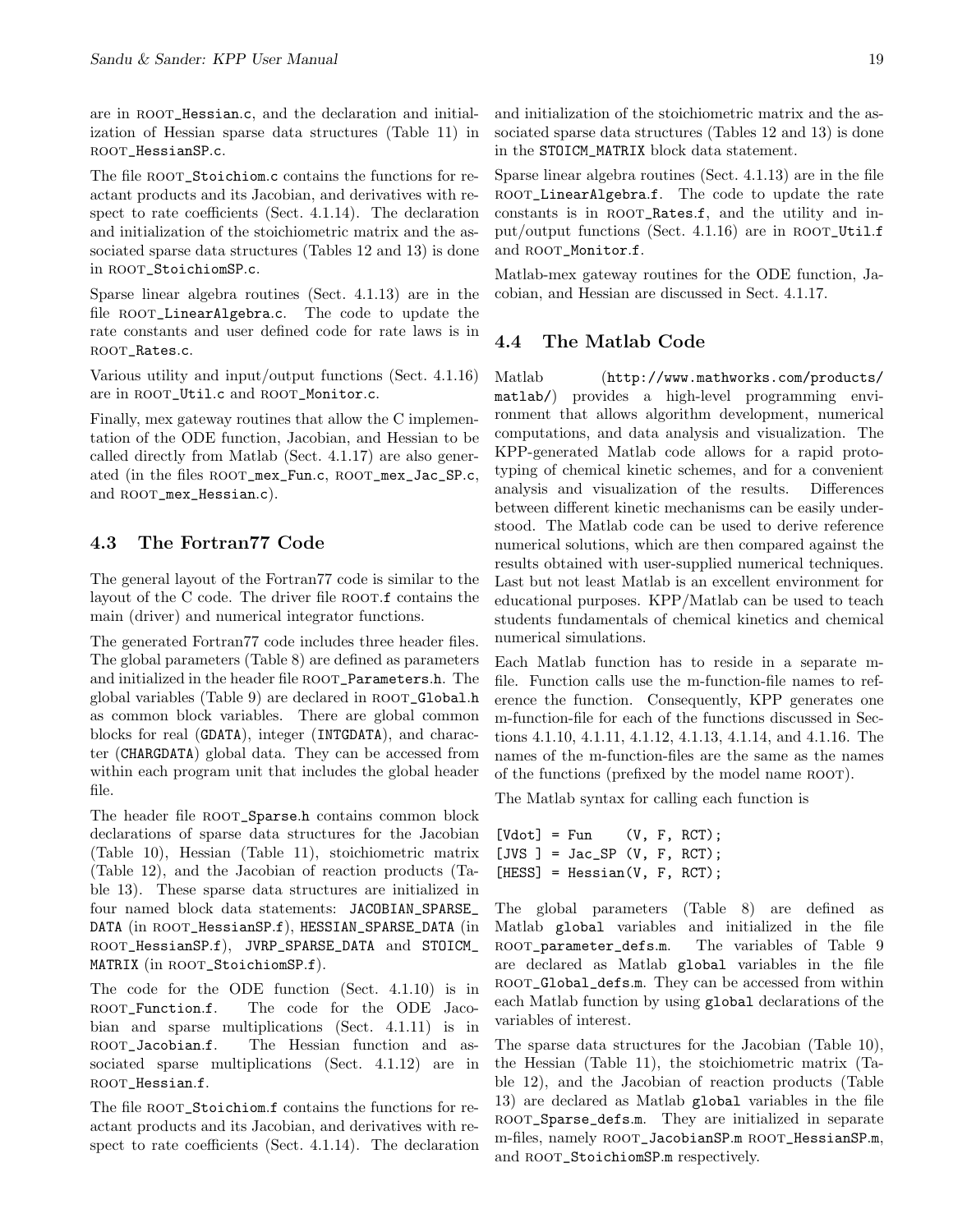Two wrappers (ROOT\_Fun\_Chem.m and ROOT\_Jac\_SP\_ Chem.m) are provided for interfacing the ODE function and the sparse ODE Jacobian with Matlab's suite of ODE integrators. Specifically, the syntax of the wrapper calls matches the syntax required by Matlab's integrators like ode15s. Moreover, the Jacobian wrapper converts the sparse KPP format into a Matlab sparse matrix.

# 4.5 The map file

The map file ROOT.map contains a summary of all the functions, subroutines and data structures defined in the code file, plus a summary of the numbering and category of the species involved.

This file contains supplementary information for the user. Several statistics are listed here, like the total number equations, the total number of species, the number of variable and fixed species. Each species from the chemical mechanism is then listed followed by its type and numbering.

Furthermore it contains the complete list of all the functions generated in the target source file. For each function, a brief description of the computation performed is attached containing also the meaning of the input and output parameters.

# 5 KPP Internal Structure

This chapter is mainly concerned with describing the internal architecture of the KPP preprocessor. It describes the basic modules and their functionalities, and all the preprocessing analysis performed on the input files. KPP can be very easily configured to suit a broad class of users.

# 5.1 KPP directory structure

The KPP distribution will unfold a directory \$KPP\_HOME with the following subdirectories:

- src/ Contains the KPP source code files, as listed in Table 15.
- bin/ Contains the KPP executable. The path to this directory needs to be added to the environment PATH variable.
- util/ Contains different function templates useful for the simulation. Each template file has a suffix that matches the appropriate target language (.f90, .f, .c, or .m). KPP will run the template files through the substitution preprocessor. The user can define their own auxiliary functions by inserting them into the files.

Table 15: Source code files

| File          | Description                       |
|---------------|-----------------------------------|
| kpp.c         | main program                      |
| code.c        | generic code generation functions |
| code.h        | header file                       |
| $code_c.c$    | generation of C code              |
| code_f77.c    | generation of Fortran77 code      |
| code_f90.c    | generation of Fortran90 code      |
| code_matlab.c | generation of matlab code         |
| debug.c       | debugging output                  |
| gdata.h       | header file                       |
| gdef.h        | header file                       |
| gen.c         | generic code generation functions |
| lex.yy.c      | flex/yacc-generated file          |
| scan.h        | input for flex/yacc               |
| scan.l        | input for flex/yacc               |
| scan.y        | input for flex/yacc               |
| scanner.c     | evaluate parsed input             |
| scanutil.c    | evaluate parsed input             |
| y.tab.c       | flex/yacc-generated file          |
| y.tab.h       | flex/yacc-generated header file   |

- models/ Contains the description of the chemical models. Users can define their own models by placing the model description files in this directory. The KPP distribution contains several models from atmospheric chemistry which can be used as templates for model definitions.
- drv/ Contains driver templates for chemical simulations. Each driver has a suffix that matches the appropriate target language (.f90, .f, .c, or .m). KPP will run the appropriate driver through the substitution preprocessor. The driver template general provided with the distribution works with any example. Users can define here their own driver templates.
- int/ Contains numerical time stepping (integrator) routines. The command "#INTEGRATOR *integrator*" will force KPP to look into this directory for a definition file integrator.def. This file selects the numerical routine (with the #INTFILE command) and sets the function type, the Jacobian sparsity type, the target language, etc. Each integrator template is found in a file that ends with the appropriate suffix (.f90, .f, .c, or .m). The selected template is processed by the substitution preprocessor. Users can define here their own numerical integration routines.
- examples/ Contains several model description examples (.kpp files) which can be used as templates for building simulations with KPP.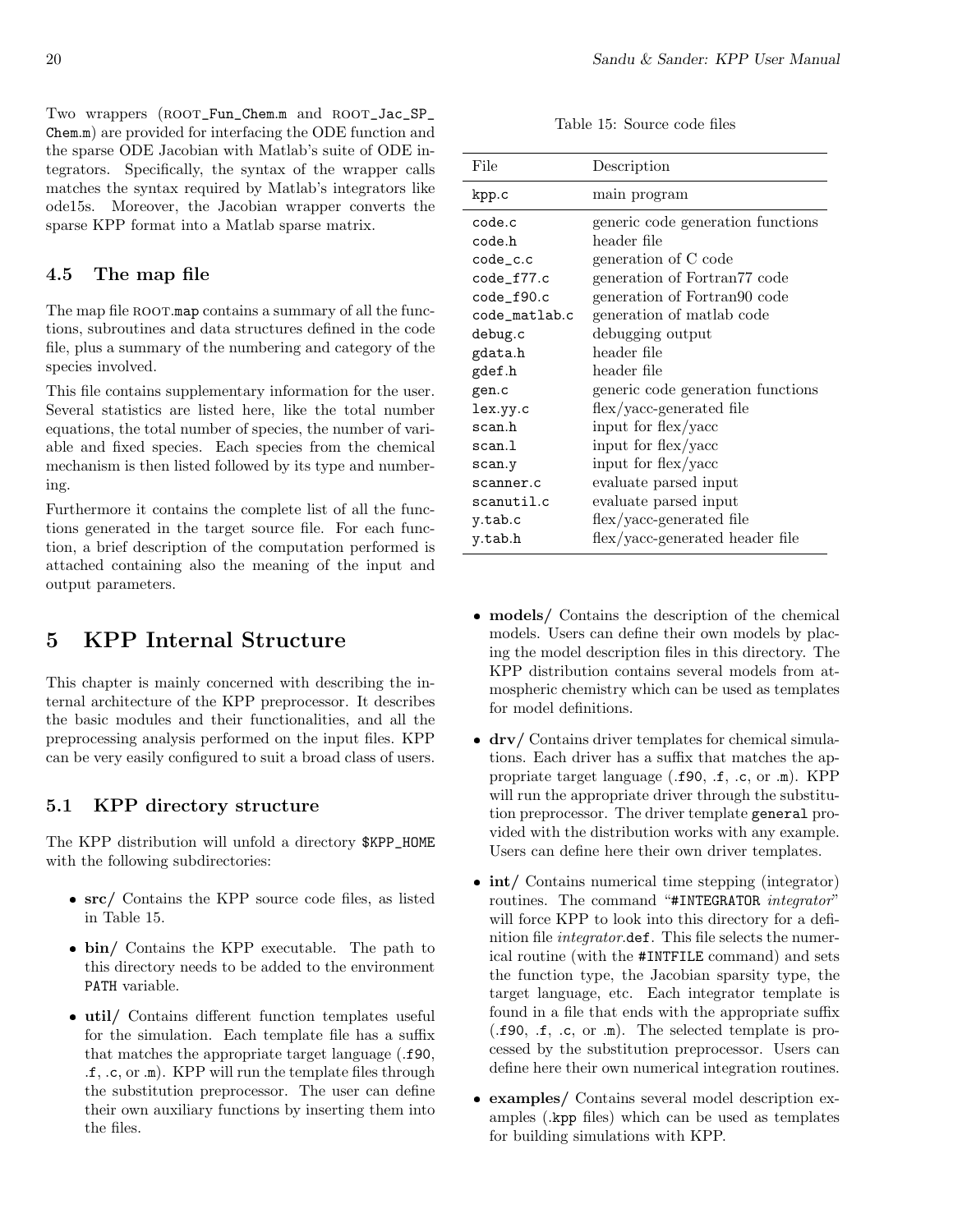| File                    | Description                                                  |
|-------------------------|--------------------------------------------------------------|
| ROOT.m                  | driver                                                       |
| ROOT_parameter_defs.m   | Global parameters                                            |
| ROOT_global_defs.m      | Global variables                                             |
| ROOT_monitor_defs.m     | Global monitor variables                                     |
| ROOT_sparse_defs.m      | Global sparsity data                                         |
| ROOT_Fun_Chem.m         | Template for ODE function                                    |
| ROOT_Fun.m              | <b>ODE</b> function                                          |
| ROOT_Jac_Chem.m         | Template for ODE Jacobian                                    |
| ROOT_Jac_SP.m           | ODE Jacobian in sparse format                                |
| ROOT_JacobianSP.m       | Sparsity data structures                                     |
| ROOT_Hessian.m          | ODE Hessian in sparse format                                 |
| ROOT_HessianSP.m        | Sparsity data structures                                     |
| ROOT_HessTR_Vec.m       | Hessian action on vectors                                    |
| ROOT_Hess_Vec.m         | Transposed Hessian action on vectors                         |
| ROOT_stoichiom.m        | Derivatives of Fun and Jac with respect to rate coefficients |
| ROOT_StoichiomSP.m      | Sparse data                                                  |
| ROOT ReactantProd.m     | Reactant products                                            |
| ROOT_JacReactantProd.m  | Jacobian of reactant products                                |
| ROOT_rates.m            | User-defined reaction rate laws                              |
| ROOT_Update_PHOTO.m     | Update photolysis rate coefficients                          |
| ROOT_Update_RCONST.m    | Update all rate coefficients                                 |
| ROOT_Update_SUN.m       | Update solar intensity                                       |
| ROOT_GetMass.m          | Check mass balance for selected atoms                        |
| ROOT_Initialize.m       | Set initial values                                           |
| ROOT_Shuffle_kpp2user.m | Shuffle concentration vector                                 |
| ROOT_Shuffle_user2kpp.m | Shuffle concentration vector                                 |

Table 14: List of Matlab model files

 site-lisp/ Contains the file kpp.el which provides a KPP mode for emacs with color highlighting.

#### 5.2 KPP environment variables

In order for KPP to find its components, it has to know the path to the location where the KPP distribution is installed. This is achieved by requiring the \$KPP\_HOME environment variable to be set to the path where KPP is installed.

The PATH variable should be updated to contain the \$KPP\_HOME/bin directory.

There are several optional environment variable that control the places where KPP looks for module files, integrators, and drivers. They are all summarized in Table 16.

#### 5.3 KPP internal modules

#### 5.3.1 Scanner and Parser

This module is responsible for reading the kinetic description files and extracting the information necessary in the code generation phase. We make use of the flex and yacc generic tools in implementing our own scanner and parser. Using these tools this module gathers information from the input files and fills in the following data structures in memory:

- The atom list
- The species list
- The left hand side matrix of coefficients
- The right hand side matrix of coefficients
- The equation rates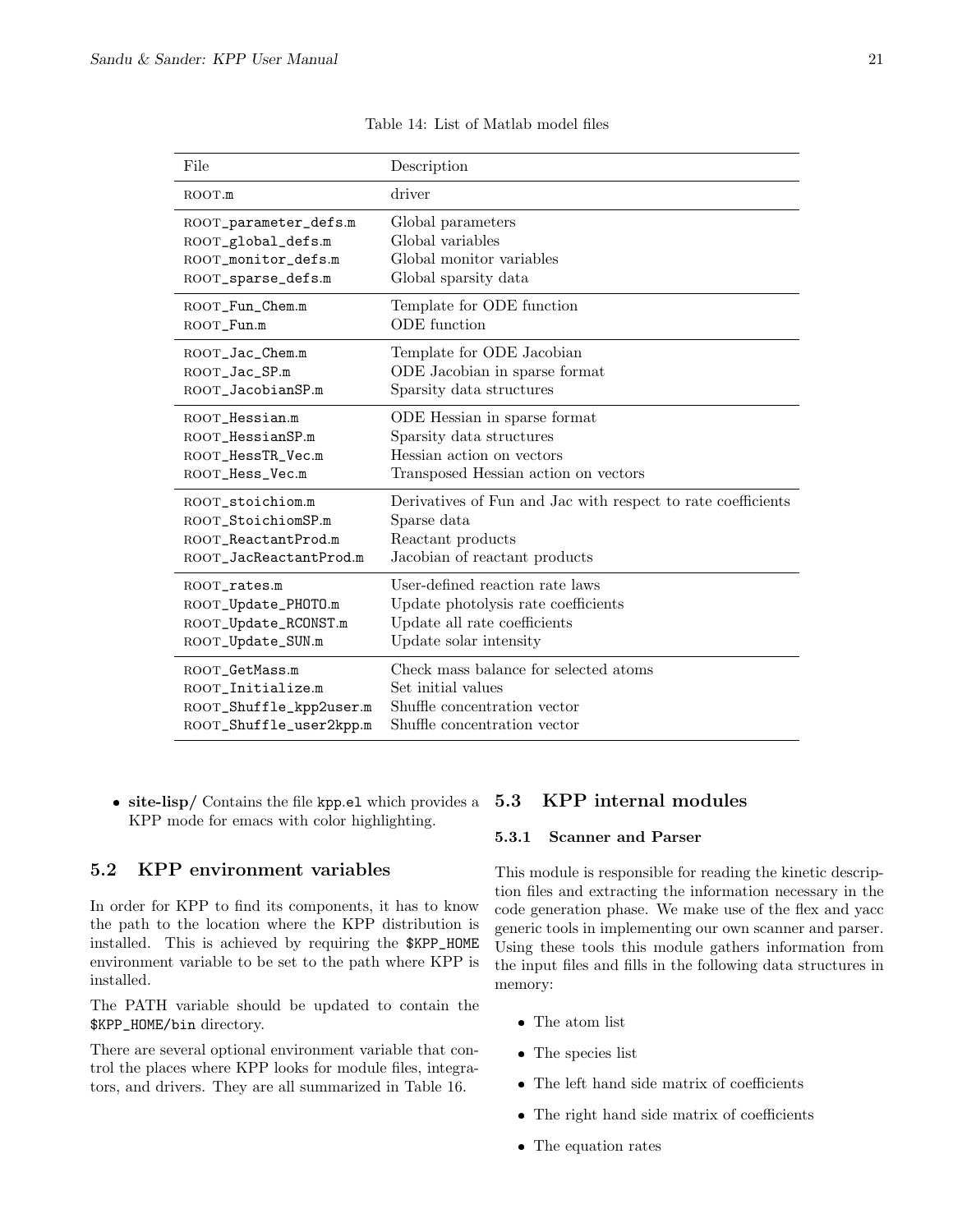| Description                                                         | Default assumed   |
|---------------------------------------------------------------------|-------------------|
| Required, stores the absolute path to the KPP distribution          | no default        |
| Optional, specifies additional places were KPP will look for model  | \$KPP_HOME/models |
| files before searching the default                                  |                   |
| Optional, specifies additional places were KPP will look for inte-  | \$KPP_HOME/int    |
| grator files before searching the default.                          |                   |
| Optional, specifies additional places were KPP will look for driver | \$KPP_HOME/drv    |
| files before searching the default                                  |                   |
|                                                                     |                   |

Table 16: Environment variables used by KPP

#### The option list

Error checking is performed at each step in the scanner and the parser. For each syntax error the exact line and input file, along with an appropriate error message are produced. In most of the cases the exact cause of the error can be identified, therefore the error messages are very precise. Some other errors like mass balance, and equation duplicates, are tested at the end of this phase.

#### 5.3.2 Species reordering

When parsing the input files, the species list is updated as soon as a new species is encountered in a chemical equation. Therefore the ordering of the species is the order in which they appear in the equation description section. This is not a useful order for subsequent operations. The species have to be first sorted such that all variable species and all fixed species are put together. Then if a sparsity structure of the Jacobian is required, it might be better to reorder the species in such a way that the factorization of the Jacobian will preserve the sparsity. This reordering is done using a Markovitz type of algorithm.

#### 5.3.3 Expression trees computation

This is the core of the preprocessor. This module has to generate the production/destruction functions the Jacobian and all the data structure nedeed by these functions. This module has to build a language independent structure of each function and statement in the target source file. Instead of using an intermediate format for this as some other compilers do, KPP generates the intermediate format for just one statement at a time. The vast majority of the statements in the target source file are assignments. The expression tree for each assignment is incrementally build by scanning the coefficient matrices and the rate constant vector. At the end these expression trees are simplified. Similar approaches are applied to function declaration and prototypes, data declaration and initialization.

# 5.3.4 Code generation

There are basically two modules, each dealing with the syntax particularities of the target language. For example, the C module includes a function that generates a valid C assignment when given an expression tree. Similarly there are functions for data declaration, initializations, comments, function prototypes, etc. Each of these functions produce the code into an output buffer. A language specific routine reads from this buffer and splits the statements into lines to improve readability of the generated code.

# 6 Numerical methods

The KPP numerical library contains a set of numerical integrators selected to be very efficient in the low to medium accuracy regime (relative errors  $\sim 10^{-2} \dots 10^{-5}$ ). In addition, the KPP numerical integrators preserve the linear invariants (i.e., mass) of the chemical system.

KPP implements several Rosenbrock methods: Ros–1 and Ros–2 (Verwer et al., 1999), Ros–3 (Sandu et al., 1997), Rodas–3 (Sandu et al., 1997), Ros–4 (Hairer and Wanner, 1991), and Rodas–4 (Hairer and Wanner, 1991). For each of them KPP implements the tangent linear model (direct decoupled sensitivity) and the adjoint models. The implementations distinguish between sensitivities with respect to initial values and sensitivities with respect to parameters for efficiency.

Note that KPP produces the building blocks for the simulation and also for the sensitivity calculations. It also provides application programming templates. Some minimal programming may be required from the users in order to construct their own application from the KPP building blocks.

In order to offer more control over the integrator, the KPP-generated subroutine INTEGRATE provides the optional input parameters ICNTRL\_U and RCNTRL\_U. Each of them is an array of 20 elements that allow the fine-tuning of the integrator, e.g. by setting a particular integrator method, tolerances, minimum and maximum step sizes,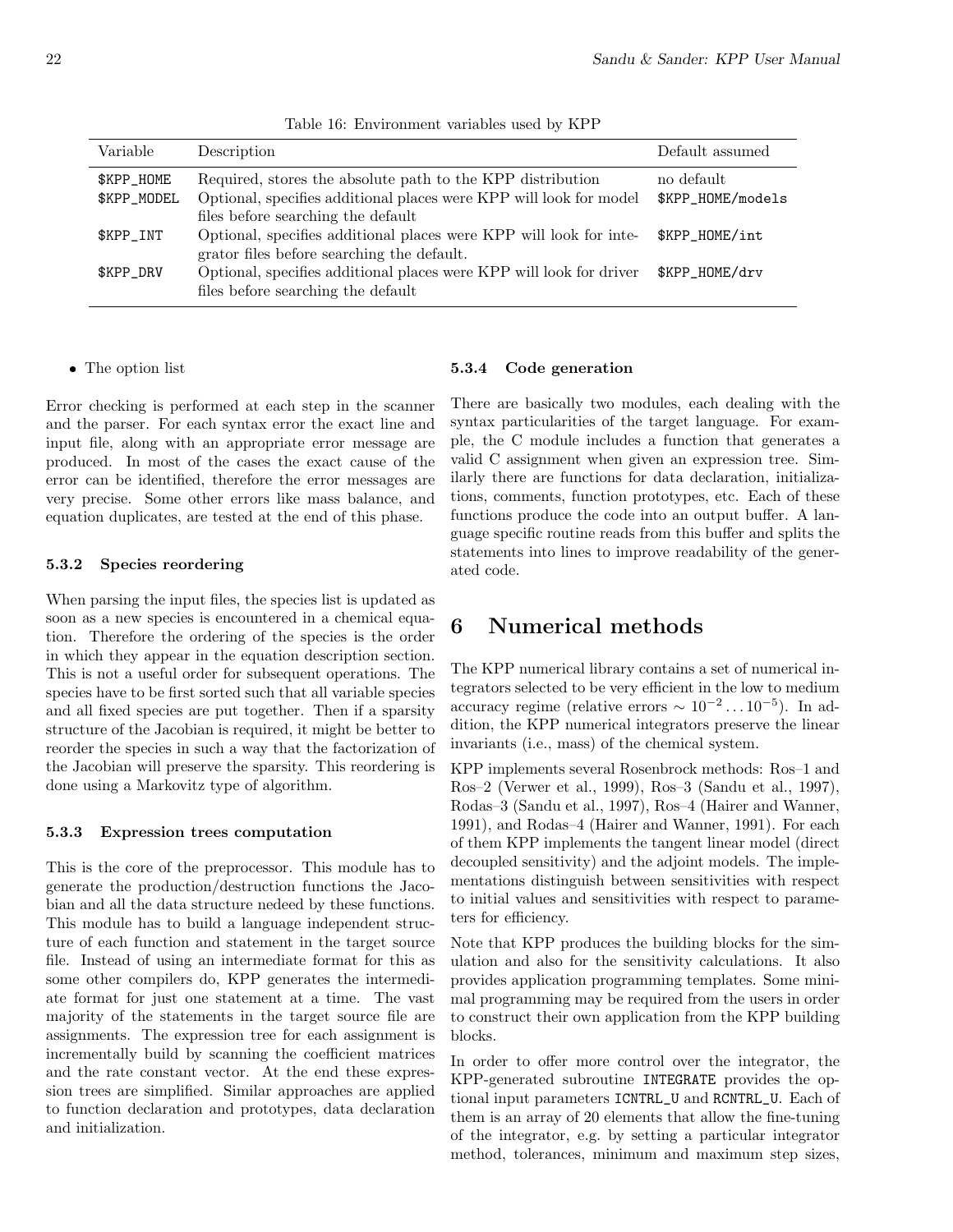| Symbol                                                                           | Description                                                                                               |
|----------------------------------------------------------------------------------|-----------------------------------------------------------------------------------------------------------|
| S                                                                                | Number of stages                                                                                          |
| $t^n$                                                                            | Discrete time moment                                                                                      |
| h                                                                                | Time step $h = t^{n+1} - t^n$                                                                             |
| $y^n$                                                                            | Numerical solution (concentration) at $t^n$                                                               |
| $\delta y^n$                                                                     | tangent linear solution at $t^n$                                                                          |
| $\lambda^n$                                                                      | Adjoint numerical solution at $t^n$                                                                       |
| $f(\cdot,\cdot)$                                                                 | The ODE derivative function: $y' = f(t, y)$                                                               |
| $f_t(\cdot,\cdot)$                                                               | Partial time derivative $f_t(t, y) = \partial f(t, y)/\partial t$                                         |
| $J(\cdot,\cdot)$                                                                 | The Jacobian $J(t, y) = \partial f(t, y) / \partial y$                                                    |
| $J_t(\cdot,\cdot)$                                                               | Partial time derivative of Jacobian $J_t(t, y) = \partial J(t, y)/\partial t$                             |
| $\overline{A}$                                                                   | The system matrix                                                                                         |
| $H(\cdot,\cdot)$                                                                 | The Hessian $H(t, y) = \partial^2 f(t, y) / \partial y^2$                                                 |
| $T_i$                                                                            | Internal stage time moment for Runge Kutta and Rosenbrock methods                                         |
| $Y_i$                                                                            | Internal stage solution for Runge Kutta and Rosenbrock methods                                            |
| $k_i$ , $\ell_i$ , $u_i$ , $v_i$                                                 | Internal stage vectors for Runge Kutta and Rosenbrock methods, their<br>tangent linear and adjoint models |
| $\alpha_i$ , $\alpha_{ij}$ , $a_{ij}$ , $b_i$ , $c_i$ , $c_{ij}$ , $e_i$ , $m_i$ | Method coefficients                                                                                       |

Table 17: Symbols used in the decription of the numerical methods implemented in KPP

and more. The exact meaning of the elements depends on the integrator and may change in the future. Please read the comment lines in the individual integrator files \$KPP\_HOME/int/\*.f90.

Similarly, to obtain more information about the integration, the subroutine INTEGRATE provides the optional output parameters ISTATUS\_U and RSTATUS\_U. They are both arrays of 20 elements and contain the length of the last time step, the number of accepted and rejected steps, the number of miscellaneous function calls, and more. Again, for the exact meaning, the reader is refered to the comment lines in the individual integrator files \$KPP\_HOME/int/\*.f90.

In the following sections we introduce the numerical methods implemented in KPP. The symbols used in the formulas are explained in Table 17.

#### 6.1 Rosenbrock Methods

An s-stage Rosenbrock method (Hairer and Wanner, 1991, Section IV.7) computes the next-step solution by the formulas

$$
y^{n+1} = y^n + \sum_{i=1}^{s} m_i k_i, \quad \text{Err}^{n+1} = \sum_{i=1}^{s} e_i k_i \quad (16)
$$

$$
T_i = t^n + \alpha_i h, \quad Y_i = y^n + \sum_{j=1}^{i-1} a_{ij} k_j,
$$

$$
A = \left[ \frac{1}{h\gamma} - J^T(t^n, y^n) \right]
$$

$$
A \cdot k_i = f(T_i, Y_i) + \sum_{j=1}^{i-1} \frac{c_{ij}}{h} k_j + h \gamma_i f_t(t^n, y^n) .
$$

where s is the number of stages,  $\alpha_i = \sum_j \alpha_{ij}$  and  $\gamma_i =$  $\sum_j \gamma_{ij}$ . The formula coefficients  $(a_{ij} \text{ and } \gamma_{ij})$  give the order of consistency and the stability properties. A is the system matrix (in the linear systems to be solved during implicit integration, or in the Newton's method used to solve the nonlinear systems). It is the scaled identity matrix minus the Jacobian.

The coefficients of the methods implemented in KPP are shown in Table 18.

#### 6.1.1 Tangent Linear Model

The method (16) is combined with the sensitivity equations. One step of the method reads

$$
\delta y^{n+1} = \delta y^n + \sum_{i=1}^s m_i \ell_i \qquad (17)
$$
  
\n
$$
T_i = t^n + \alpha_i h, \quad \delta Y_i = \delta y^n + \sum_{j=1}^{i-1} a_{ij} \ell_j
$$
  
\n
$$
A \cdot \ell_i = J(T_i, Y_i) \cdot \delta Y_i + \sum_{j=1}^{i-1} \frac{c_{ij}}{h} \ell_j
$$
  
\n
$$
+ (H(t^n, y^n) \times k_i) \cdot \delta y^n + h \gamma_i J_t(t^n, y^n) \cdot \delta y^n
$$

The method requires a single  $n \times n$  LU decomposition per step to obtain both the concentrations and the sensitivities.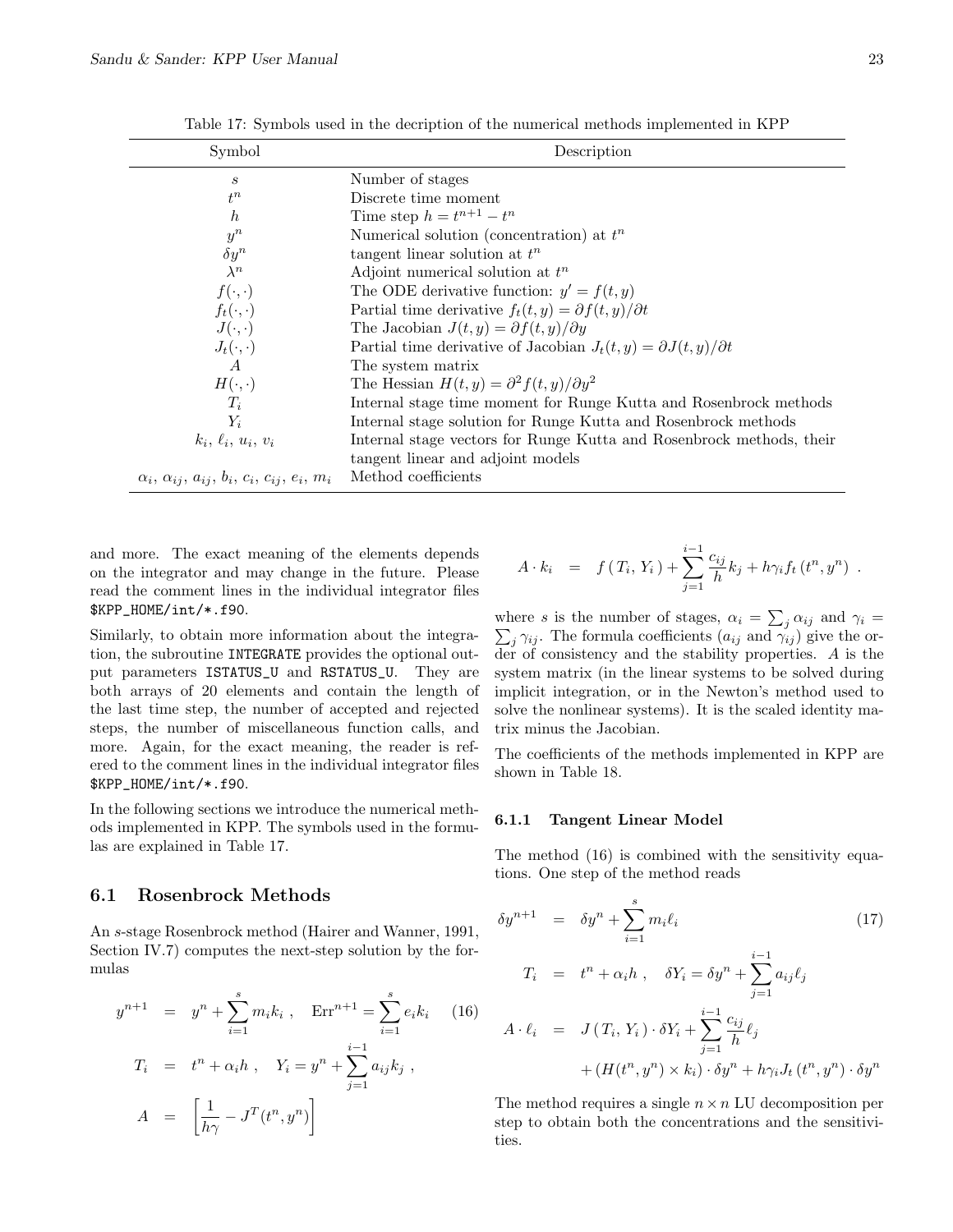| Method<br>name | <b>Stages</b><br>(s) | Function<br>calls | Order | Stability<br>properties | Method<br>coefficients                                                                                                                                                                                                                                                                                                                                                                                                                                                                                                                                                                                                                                                                                                                                                                                                                                                                                                                                                   |
|----------------|----------------------|-------------------|-------|-------------------------|--------------------------------------------------------------------------------------------------------------------------------------------------------------------------------------------------------------------------------------------------------------------------------------------------------------------------------------------------------------------------------------------------------------------------------------------------------------------------------------------------------------------------------------------------------------------------------------------------------------------------------------------------------------------------------------------------------------------------------------------------------------------------------------------------------------------------------------------------------------------------------------------------------------------------------------------------------------------------|
| $Ros-2$        | $\overline{2}$       | $\overline{2}$    | 2(1)  | L-stable                | $\gamma = 1 + 1/\sqrt{2}$ , $a_{2,1} = 1/\gamma$ , $c_{2,1} = -2/\gamma$ , $m_1 = 3/(2\gamma)$ , $m_2 =$<br>$1/(2\gamma)$ , $e_1 = 1/(2\gamma)$ , $e_2 = 1/(2\gamma)$ , $\alpha_1 = 0$ , $\alpha_2 = 1$ , $\gamma_1 = \gamma$ ,<br>$\gamma_2 = -\gamma$                                                                                                                                                                                                                                                                                                                                                                                                                                                                                                                                                                                                                                                                                                                  |
| $Ros-3$        | 3                    | $\overline{2}$    | 3(2)  | L-stable                | $a_{2,1} = 1, a_{3,1} = 1, a_{3,2} = 0, c_{2,1} = -1.015, c_{3,1} = 4.075,$<br>$c_{3,2} = 9.207, m_1 = 1, m_2 = 6.169, m_3 = -0.427, e_1 = 0.5,$<br>$e_2 = -2.908, e_3 = 0.223, \alpha_1 = 0, \alpha_2 = 0.436, \alpha_3 = 0.436,$<br>$\gamma_1 = 0.436, \gamma_2 = 0.243, \gamma_3 = 2.185$                                                                                                                                                                                                                                                                                                                                                                                                                                                                                                                                                                                                                                                                             |
| $Ros-4$        | 4                    | 3                 | 4(3)  | L-stable                | $a_{2,1} = 2, a_{3,1} = 1.868, a_{3,2} = 0.234, a_{4,1} = a_{3,1}, a_{4,2} = a_{3,2},$<br>$a_{4,3} = 0, c_{2,1} = -7.137, c_{3,1} = 2.581, c_{3,2} = 0.652, c_{4,1} =$<br>$-2.137, c_{4,2} = -0.321, c_{4,3} = -0.695, m_1 = 2.256, m_2 =$<br>0.287, $m_3 = 0.435$ , $m_4 = 1.094$ , $e_1 = -0.282$ , $e_2 = -0.073$ ,<br>$e_3 = -0.108, e_4 = -1.093, \alpha_1 = 0, \alpha_2 = 1.146, \alpha_3 = 0.655,$<br>$\alpha_4 = \alpha_3, \gamma_1 = 0.573, \gamma_2 = -1.769, \gamma_3 = 0.759, \gamma_4 = -0.104$                                                                                                                                                                                                                                                                                                                                                                                                                                                             |
| $Rodas-3$      | 4                    | 3                 | 3(2)  | Stiffly<br>accurate     | $a_{2,1} = 0, a_{3,1} = 2, a_{3,2} = 0, a_{4,1} = 2, a_{4,2} = 0, a_{4,3} = 1,$<br>$c_{2,1} = 4, c_{3,1} = 1, c_{3,2} = -1, c_{4,1} = 1, c_{4,2} = -1, c_{4,3} = -8/3,$<br>$m_1 = 2, m_2 = 0, m_3 = 1, m_4 = 1, e_1 = 0, e_2 = 0, e_3 = 0,$<br>$e_4 = 1, \ \alpha_1 = 0, \ \alpha_2 = 0, \ \alpha_3 = 1, \ \alpha_4 = 1, \ \gamma_1 = 0.5, \ \gamma_2 = 1.5,$<br>$\gamma_3 = 0, \, \gamma_4 = 0$                                                                                                                                                                                                                                                                                                                                                                                                                                                                                                                                                                         |
| $Rodas-4$      | 6                    | 5                 | 4(3)  | Stiffly<br>accurate     | $\alpha_1 = 0, \ \alpha_2 = 0.386, \ \alpha_3 = 0.210, \ \alpha_4 = 0.630, \ \alpha_5 = 1, \ \alpha_6 = 1,$<br>$\gamma_1 = 0.25, \gamma_2 = -0.104, \gamma_3 = 0.104, \gamma_4 = -0.036, \gamma_5 = 0,$<br>$\gamma_6 = 0, a_{2,1} = 1.544, a_{3,1} = 0.946, a_{3,2} = 0.255, a_{4,1} = 3.314,$<br>$a_{4,2} = 2.896, a_{4,3} = 0.998, a_{5,1} = 1.221, a_{5,2} = 6.019, a_{5,3} =$<br>12.537, $a_{5,4} = -0.687$ , $a_{6,1} = a_{5,1}$ , $a_{6,2} = a_{5,2}$ , $a_{6,3} = a_{5,3}$ ,<br>$a_{6,4} = a_{5,4}, a_{6,5} = 1, c_{2,1} = -5.668, c_{3,1} = -2.430, c_{3,2} =$<br>$-0.206, c_{4,1} = -0.107, c_{4,2} = -9.594, c_{4,3} = -20.47, c_{5,1} =$<br>7.496, $c_{5,2} = -0.124$ , $c_{5,3} = -34$ , $c_{5,4} = 11.708$ , $c_{6,1} = 8.083$ ,<br>$c_{6.2} = -7.981, c_{6.3} = -31.521, c_{6.4} = 16.319, c_{6.5} = -6.058,$<br>$m_1 = a_{5,1}, m_2 = a_{5,2}, m_3 = a_{5,3}, m_4 = a_{5,4}, m_5 = 1, m_6 = 1,$<br>$e_1 = 0, e_2 = 0, e_3 = 0, e_4 = 0, e_5 = 0, e_6 = 1$ |

Table 18: Rosenbrock methods implemented in KPP

KPP contains tangent linear models (for direct decoupled sensitivity analysis) for each of the Rosenbrock methods (Ros–1, Ros–2, Ros–3, Ros–4, Rodas–3, and Rodas– 4). The implementations distinguish between sensitivities with respect to initial values and sensitivities with respect to parameters for efficiency.

#### 6.1.2 The Discrete Adjoint

To obtain the adjoint we first differentiate the method with respect to  $y_n$ . Here J denotes the Jacobian and H the Hessian of the derivative function  $f$ . The discrete adjoint of the (non-autonomous) Rosenbrock method is

$$
A \cdot u_i = m_i \lambda^{n+1} + \sum_{j=i+1}^s \left( a_{ji} v_j + \frac{c_{ji}}{h} u_j \right) , \quad (18)
$$
  

$$
v_i = J^T(T_i, Y_i) \cdot u_i , \quad i = s, s - 1, \dots, 1 ,
$$

$$
\lambda^{n} = \lambda^{n+1} + \sum_{i=1}^{s} (H(t^{n}, y^{n}) \times k_{i})^{T} \cdot u_{i}
$$

$$
+ hJ_{t}^{T}(t^{n}, y^{n}) \cdot \sum_{i=1}^{s} \gamma_{i} u_{i} + \sum_{i=1}^{s} v_{i}
$$

KPP contains adjoint models (for direct decoupled sensitivity analysis) for each of the Rosenbrock methods (Ros– 1, Ros–2, Ros–3, Ros–4, Rodas–3, and Rodas–4).

#### 6.2 Runge-Kutta methods

A general s-stage Runge-Kutta method is defined as (Hairer et al., 1993, Section II.1)

$$
y^{n+1} = y^n + h \sum_{i=1}^{s} b_i k_i ,
$$
\n
$$
T_i = t^n + c_i h , \quad Y_i = y^n + h \sum_{j=1}^{s} a_{ij} k_j ,
$$
\n
$$
(19)
$$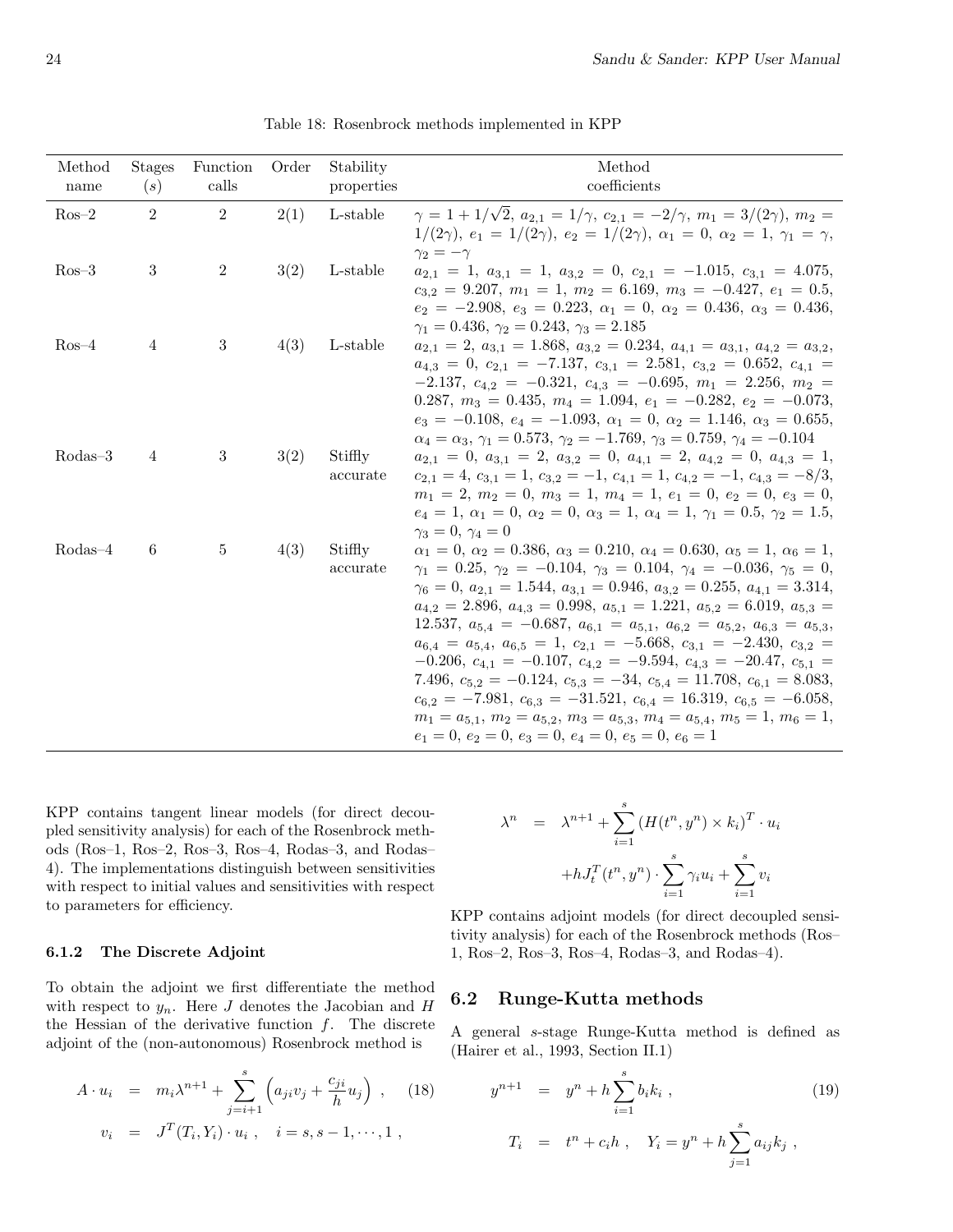| Method        | File(s)                         | Description                                                                                                                      |
|---------------|---------------------------------|----------------------------------------------------------------------------------------------------------------------------------|
| Radau5        | atm_radau5.f.<br>kpp_radau5.f90 | This Runge Kutta method of order 5 based on Radau-IIA quadra-<br>ture (Hairer and Wanner, 1991) is stiffly accurate. The KPP im- |
|               |                                 | plementation follows the original implementation of Hairer and                                                                   |
|               |                                 | Wanner (1991). While Radau5 is relatively expensive (when com-                                                                   |
|               |                                 | pared to the Rosenbrock methods), it is more robust and is useful                                                                |
|               |                                 | to obtain accurate reference solutions.                                                                                          |
| SDIRK4        | kpp_sdirk.f.                    | The implementation is based on the implementation of Hairer and                                                                  |
|               | kpp_sdirk.f90                   | Wanner (1991). SDIRK4 is an L-stable, singly-diagonally-implicit                                                                 |
|               |                                 | Runge Kutta method of order 4.                                                                                                   |
| <b>SEULEX</b> | kpp_seulex.f.                   | SEULEX is a variable order stiff extrapolation code able to pro-                                                                 |
|               | kpp_seulex.f90                  | duce highly accurate solutions. The KPP implementation is based                                                                  |
|               |                                 | on the implementation of Hairer and Wanner (1991).                                                                               |

Table 19: Runge-Kutta methods implemented in KPP

$$
k_i = f(T_i, Y_i) ,
$$

where the coefficients  $a_{ij}$ ,  $b_i$  and  $c_i$  are prescribed for the desired accuracy and stability properties. The stage derivative values  $k_i$  are defined implicitly, and require solving a (set of) nonlinear system(s). Newton-type methods solve coupled linear systems of dimension (at most)  $n \times s$ .

KPP numerical library implements a Radau5, a Runge Kutta method of order 5 based on Radau-IIA quadrature (Hairer and Wanner, 1991, Section IV.10). This numerical method is stiffly accurate. The KPP implementation follows the original implementation of Hairer and Wanner (1991). While Radau5 is relatively expensive (when compared to the Rosenbrock methods), it is more robust and is useful to obtain highly accurate reference solutions.

The Runge-Kutta methods implemented in KPP are summarized in Table 19.

#### 6.2.1 Tangent Linear Model

The tangent linear method associated with the Runge Kutta method is

$$
\delta y^{n+1} = \delta y^n + h \sum_{i=1}^s b_i \ell_i ,
$$
\n
$$
\delta Y_i = \delta y^n + h \sum_{j=1}^s a_{ij} \ell_j ,
$$
\n
$$
\ell_i = J(T_i, Y_i) \cdot \delta Y_i .
$$
\n(20)

The system (20) is linear and does not require an iterative procedure. However, even for a SDIRK method  $(a_{ij} = 0)$ for  $i > j$  and  $a_{ii} = \gamma$ ) each stage requires the LU factorization of a different matrix.

No Runge Kutta tangent linear model is currently implemented in KPP.

#### 6.2.2 Discrete Adjoint Model

The first order Runge-Kutta adjoint is

$$
u_i = h J^T(T_i, Y_i) \cdot \left( b_i \lambda^{n+1} + \sum_{j=1}^s a_{ji} u_j \right) \quad (21)
$$
  

$$
\lambda^n = \lambda^{n+1} + \sum_{j=1}^s u_j.
$$

For  $b_i \neq 0$  the Runge-Kutta adjoint can be rewritten as another Runge-Kutta method:

$$
u_i = h J^T(T_i, Y_i) \cdot \left(\lambda^{n+1} + \sum_{j=1}^s \frac{b_j a_{ji}}{b_i} u_j\right) (22)
$$
  

$$
\lambda^n = \lambda^{n+1} + \sum_{j=1}^s b_j u_j.
$$

No Runge Kutta adjoint model is currently implemented in KPP.

### 6.3 Backward Differentiation Formulas

Backward differentiation formulas (BDF) are linear multistep methods with excellent stability properties for the integration of chemical systems (Hairer and Wanner, 1991, Section V.1). The k-step BDF method reads

$$
\sum_{i=0}^{k} \alpha_i y^{n-i} = h_n \beta f(t^n, y^n)
$$
\n(23)

where the coefficients  $\alpha_i$  and  $\beta$  are chosen such that the method has order of consistency  $k$ .

The KPP library contains two off-the-shelf, highly popular implementations of BDF methods, described in Table 20.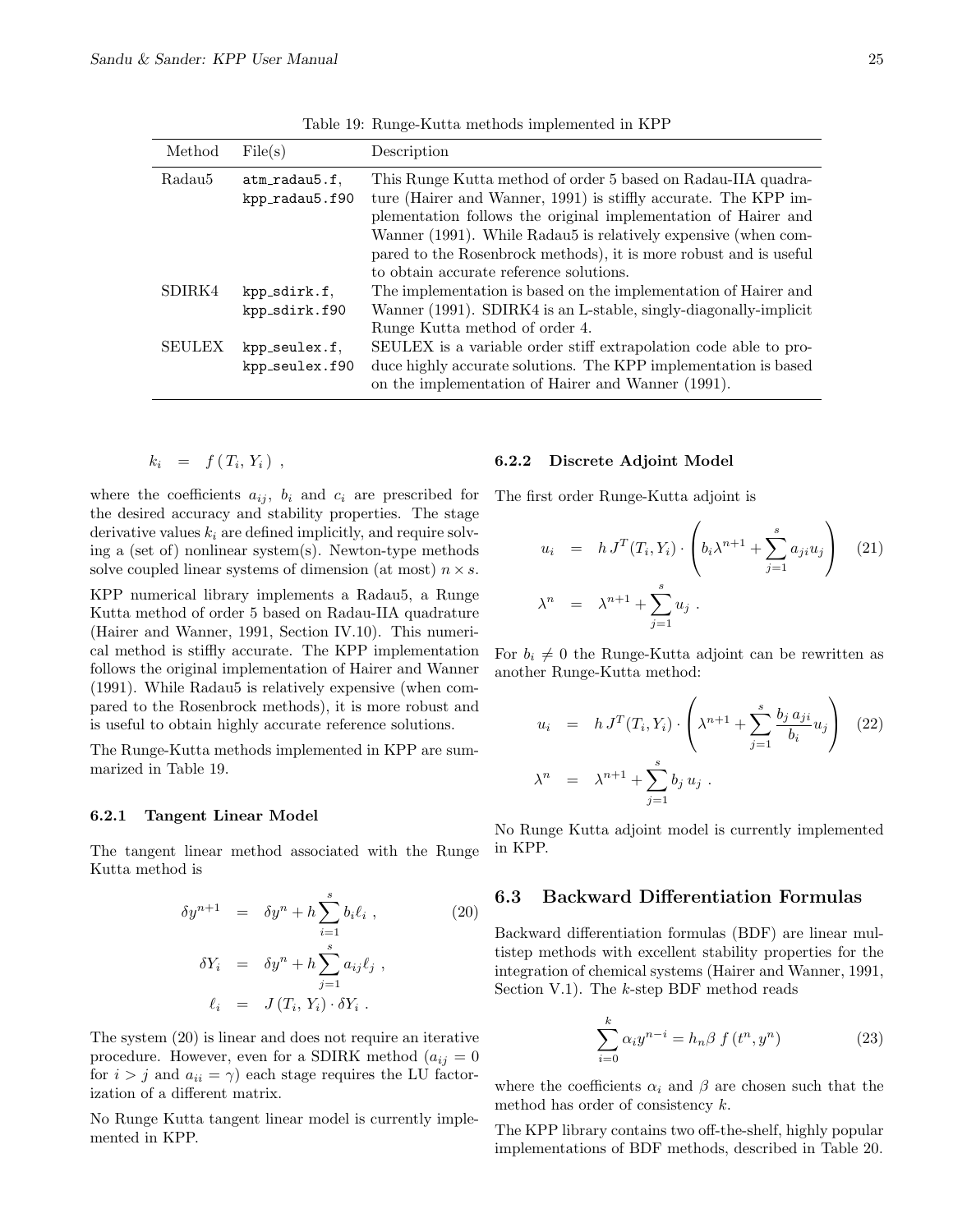| Method        | File(s)      | Description                                                              |
|---------------|--------------|--------------------------------------------------------------------------|
| <b>LSODE</b>  |              | kpp_1sode.f90LSODE, the Livermore ODE solver (Radhakrishnan and Hind-    |
|               |              | marsh, 1993), implements backward differentiation formula (BDF)          |
|               |              | methods for stiff problems. LSODE has been translated to For-            |
|               |              | tran90 for the incorporation into the KPP library.                       |
| <b>LSODES</b> |              | atm_lsodes.f LSODES (Radhakrishnan and Hindmarsh, 1993), the sparse ver- |
|               |              | sion of the Livermore ODE solver LSODE, is modified to interface         |
|               |              | directly with the KPP generated code                                     |
| VODE          | kpp_dvode.f  | VODE (Brown et al., 1989) uses another formulation of backward           |
|               |              | differentiation formulas. The version of VODE present in the KPP         |
|               |              | library uses directly the KPP sparse linear algebra routines.            |
| <b>ODESSA</b> | atm odessa.f | The BDF-based direct-decoupled sensitivity integrator Odessa             |
|               |              | (Leis and Kramer, 1986) has been modified to use the KPP sparse          |
|               |              | linear algebra routines.                                                 |

Table 20: BDF methods implemented in KPP

#### 7 Differences between KPP-2.1 and Previous Versions Upgrading KPP input files from previous versions to KPP-2.1

## 7.1 New features of KPP-2.1

This user manual describes recently added features of KPP as well as those which have been available for a longer period. Here we give an overview about the recent changes:

- Fortran90 output has been available since the preliminary version "1.1-f90-alpha12" provided in Sander et al. (2005).
- Matlab is a new target language (see Sect. 4.4).
- The set of integrators has been extended with a general Rosenbrock integrator, and the corresponding tangent linear and adjoint methods.
- The KPP-generated Fortran90 code has a different file structure than the C or Fortran77 output (see Sects. 4.2 and 4.3).
- An automatically generated Makefile facilitates the compilation of the KPP-generated code (see Sect. 4.1.18).
- Equation tags provide a convenient way to refer to specific chemical reactions (see Sect. 4.1.5).
- The dummy index allows to test if a certain species occurs in the current chemistry mechanism. (see Sect. 3.2.3).
- Lines starting with "//" are comment lines.

KPP users who want to upgrade from previous versions to KPP-2.1 need to make a few modifications to their input files.

- To select the target language, change the previous command name "#USE" to "#LANGUAGE".
- To access global variables, change "USE gdata" to "USE ROOT\_global".
- Rename all inline types "\*\_DECL" and "\*\_DATA" to "\*\_GLOBAL".

If you have already used the Fortran90 output of the preliminary version "1.1-f90-alpha12" from Sander et al. (2005), these changes are also necessary:

- Change "#USE Fortran95" to "#LANGUAGE Fortran90".
- Change the names of the indices of the species from " $kpp_*$ " to "ind  $*$ ".
- Rename all inline types from "F95\_\*" to "F90\_\*".
- Since the name of the initialization subroutine has changed, replace

USE ROOT\_Init, ONLY: initval CALL initval

by

USE ROOT\_Initialize, ONLY: initialize CALL initialize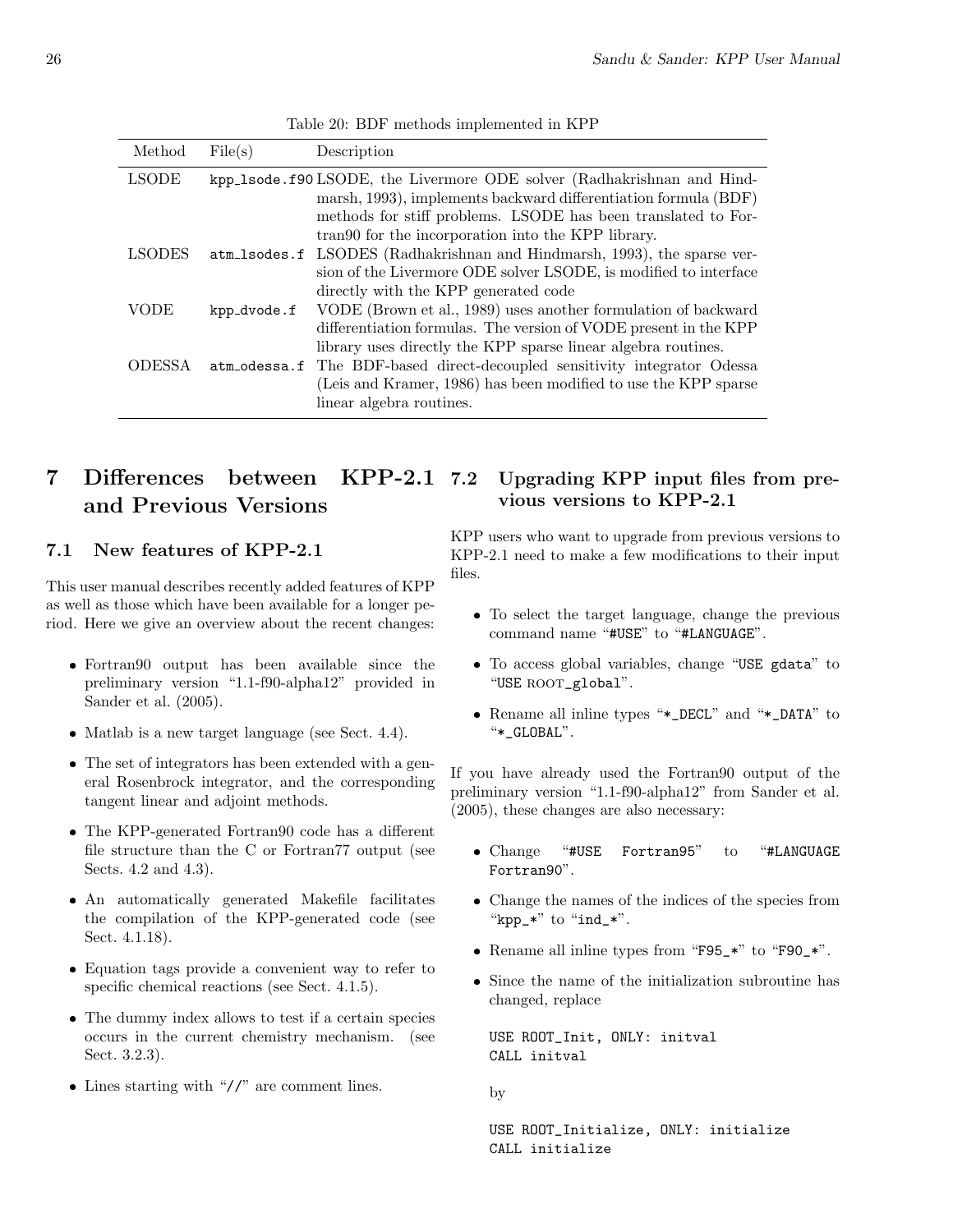# 8 Acknowledgements

Parts of this user manual are based on the thesis of Damian-Iordache (1996).

# References

- Brown, P., Byrne, G., and Hindmarsh, A.: VODE: A Variable Step ODE Solver, SIAM J. Sci. Stat. Comput., 10, 1038–1051, 1989.
- Damian-Iordache, V.: KPP Chemistry simulation development environment, Master's thesis, University of Iowa, USA, 1996.
- Hairer, E. and Wanner, G.: Solving Ordinary Differential Equations II. Stiff and Differential-Algebraic Problems., Springer-Verlag, Berlin, 1991.
- Hairer, E., Norsett, S., and Wanner, G.: Solving Ordinary Differential Equations I. Nonstiff Problems., Springer-Verlag, Berlin, 1993.
- Leis, J. and Kramer, M.: ODESSA An Ordinary Differential Equation Solver with Explicit Simultaneous Sensitivity Analysis., ACM Transactions on Mathematical Software, 14, 61, 1986.
- Radhakrishnan, K. and Hindmarsh, A.: Description and use of LSODE, the Livermore solver for differential equations, NASA reference publication 1327, 1993.
- Sander, R., Kerkweg, A., Jöckel, P., and Lelieveld, J.: Technical Note: The new comprehensive atmospheric chemistry module MECCA, Atmos. Chem. Phys., 5, 445–450, 2005.
- Sandu, A., Potra, F. A., Damian, V., and Carmichael, G. R.: Efficient implementation of fully implicit methods for atmospheric chemistry, J. Comp. Phys., 129, 101–110, 1996.
- Sandu, A., Verwer, J. G., Blom, J. G., Spee, E. J., Carmichael, G. R., and Potra, F. A.: Benchmarking stiff ODE solvers for atmospheric chemistry problems II: Rosenbrock solvers, Atmos. Environ., 31, 3459–3472, 1997.
- Verwer, J., Spee, E., Blom, J. G., and Hunsdorfer, W.: A second order Rosenbrock method applied to photochemical dispersion problems, SIAM Journal on Scientific Computing, 20, 1456–1480, 1999.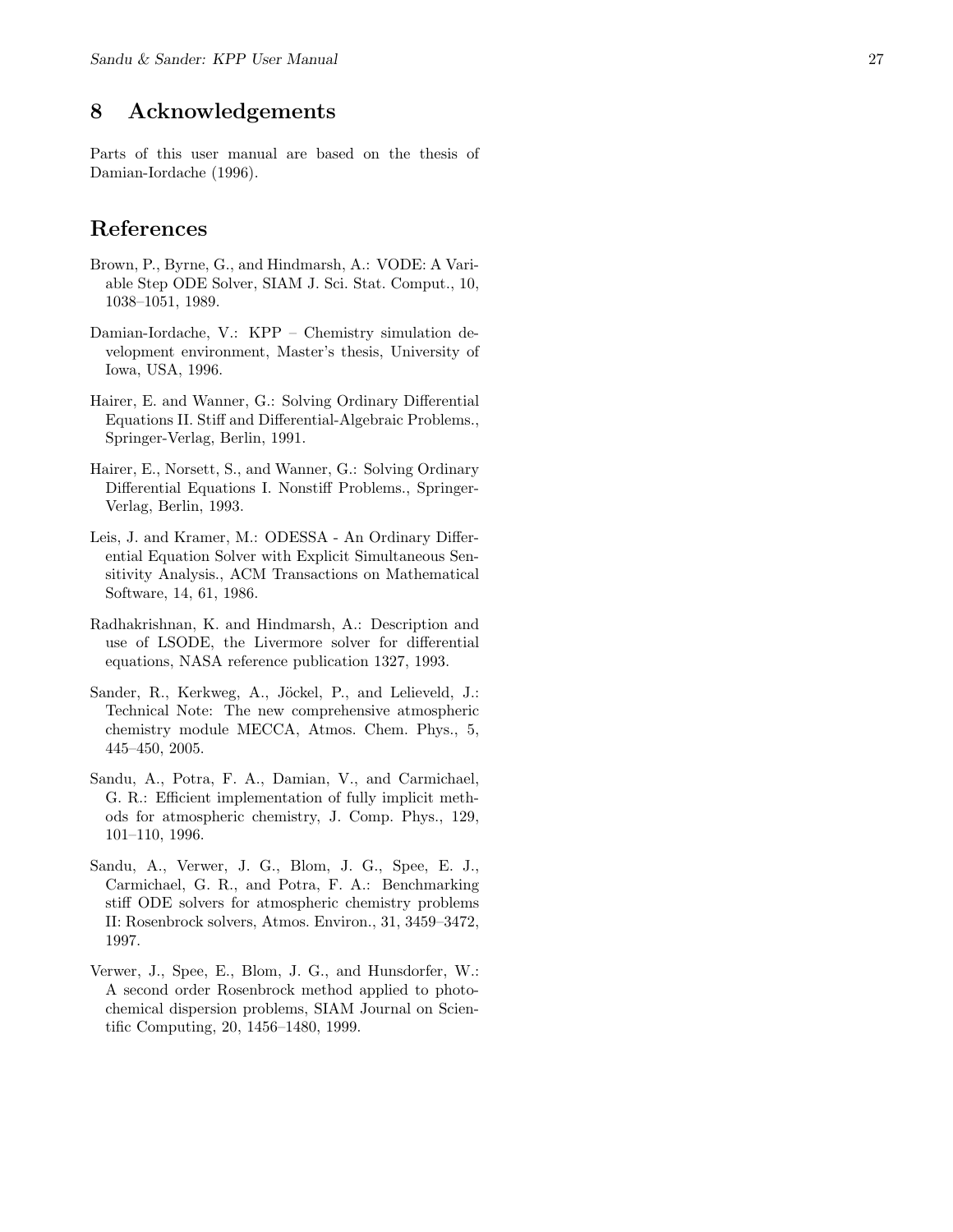# A BNF Description of the KPP Language

Following is the BNF-like specification of the language:

| $program ::=$      | module   module program                                                                                                                                                                                                                                                                                                                                                                                                                                                                                                            |  |
|--------------------|------------------------------------------------------------------------------------------------------------------------------------------------------------------------------------------------------------------------------------------------------------------------------------------------------------------------------------------------------------------------------------------------------------------------------------------------------------------------------------------------------------------------------------|--|
| $module ::=$       | $section \mid command \mid inline\_code$                                                                                                                                                                                                                                                                                                                                                                                                                                                                                           |  |
| $section ::=$      | #ATOMS atom_definition_list<br>#CHECK atom_list<br>#DEFFIX species_definition_list<br>#DEFVAR species_definition_list<br>#EQUATIONS equation_list<br>#INITVALUES <i>initvalues_list</i><br>#LOOKAT species_list atom_list<br>#LUMP lump_list<br>#MONITOR species_list atom_list<br>#SETFIX species_list_plus<br>#SETVAR species_list_plus<br>#TRANSPORT species_list                                                                                                                                                               |  |
| $command ::=$      | #CHECKALL<br>#DOUBLE [ ON   OFF ]<br>$#DRIVER\ driver_name$<br>#DUMMYINDEX [ ON   OFF ]<br>#EQNTAGS [ ON   OFF ]<br>#FUNCTION [ AGGREGATE   SPLIT ]<br>#HESSIAN [ ON   OFF ]<br>#INCLUDE file_name<br>#INTEGRATOR integrator_name<br>#INTFILE integrator_name<br>#JACOBIAN [ OFF   FULL   SPARSE_LU_ROW   SPARSE_ROW ]<br>#LANGUAGE [ Fortran90   Fortran77   C   Matlab ]<br>#LOOKATALL<br>#MEX [ ON   OFF ]<br>#MODEL model_name<br>#REORDER [ ON   OFF ]<br>#STOCHASTIC [ ON   OFF ]<br>#STOICMAT [ ON   OFF ]<br>#TRANSPORTALL |  |
| $inline\_code ::=$ | #INLINE inline_type<br><i>inline_code</i><br>#ENDINLINE                                                                                                                                                                                                                                                                                                                                                                                                                                                                            |  |